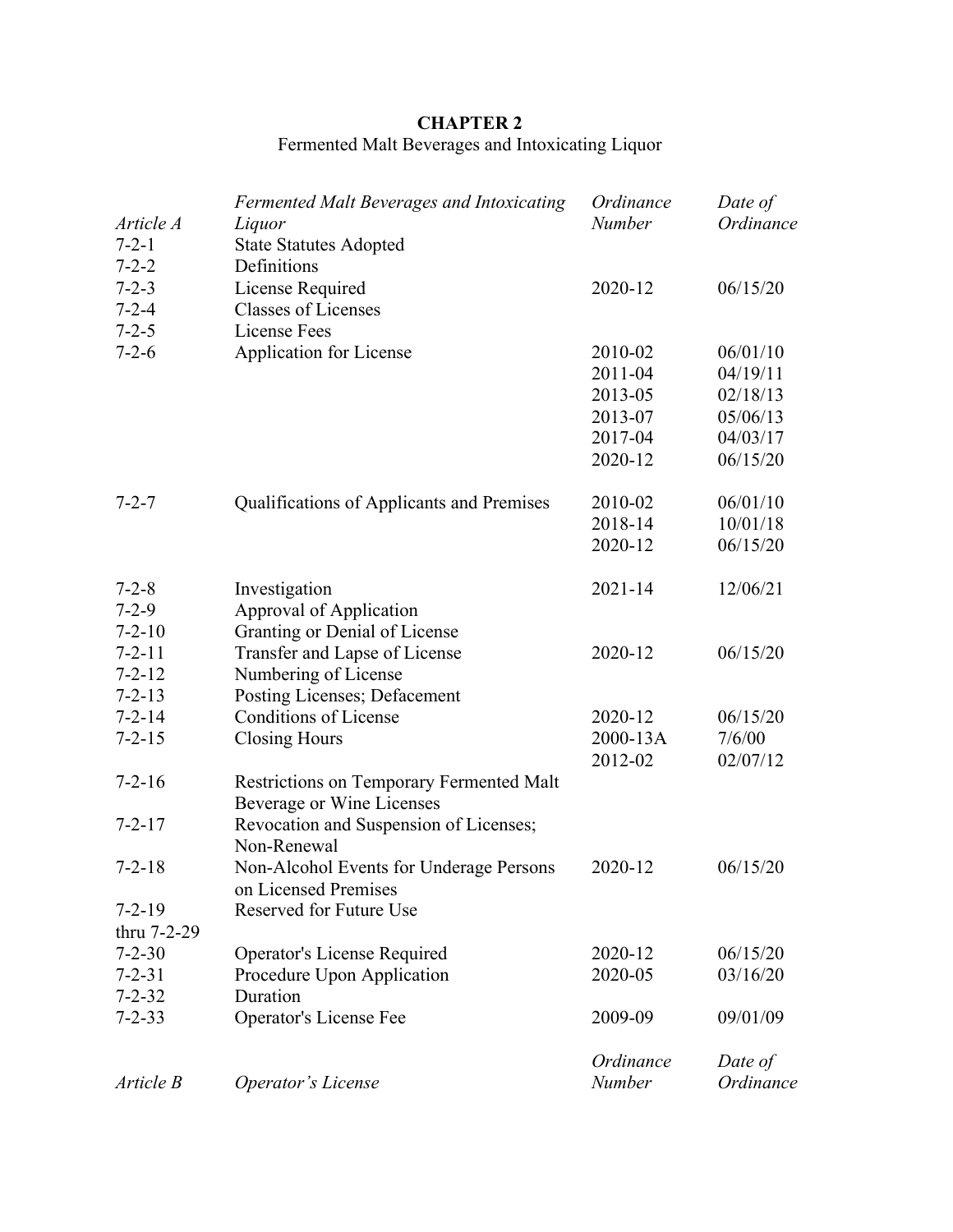<span id="page-1-0"></span>

| $7 - 2 - 34$ | Provisional License Issuance              | 2020-05       | 03/16/20  |
|--------------|-------------------------------------------|---------------|-----------|
| $7 - 2 - 35$ | Issuance or Denial of Operator's Licenses | 2020-05       | 03/16/20  |
| $7 - 2 - 36$ | <b>Training Course</b>                    | 2020-05       | 03/16/20  |
| $7 - 2 - 37$ | Display of License                        |               |           |
| $7 - 2 - 38$ | Revocation of Operator's License          |               |           |
| $7 - 2 - 39$ | Managers' Licenses                        |               |           |
|              |                                           | Ordinance     | Date of   |
| Article C    | Penalties                                 | <b>Number</b> | Ordinance |
| $7 - 2 - 40$ | Penalties                                 |               |           |

#### **ARTICLE A**

Fermented Malt Beverages and Intoxicating Liquor

#### **SEC. 7-2-1 STATE STATUTES ADOPTED.**

The provisions of Chapter 125 of the Wisconsin Statutes, relating to the sale of intoxicating liquor and fermented malt beverages, except provisions therein relating to penalties to be imposed, are hereby adopted by reference and made a part of this Chapter as if fully set forth herein. Any act required to be performed or prohibited by any statute incorporated herein by reference is required or prohibited by this Chapter. Any future amendment, revisions or modifications of the statutes incorporated herein are intended to be made a part of this Chapter in order to secure uniform statewide regulation of alcohol beverage control.

State Law Reference: Chapter 125, Wis. Stats.

#### **SEC. 7-2-2 DEFINITIONS.**

As used in this Chapter the terms "Alcoholic Beverages," "Intoxicating Liquors," "Principal Business," "Legal Drinking Age," "Premises," "Sell," "Sold," "Sale," "Restaurant," "Club," "Retailer," "Person," "Fermented Malt Beverages," "Wholesalers," "Retailers," "Operators," and "Non-Intoxicating Beverages" shall have the meaning given them by Chapter 125, Wisconsin Statutes.

#### **SEC. 7-2-3 LICENSE REQUIRED.**

No person, which includes entities, corporations and firms, shall vend, sell, deal or traffic in or have in their possession with intent to vend, sell, deal or traffic in or, for the purpose of evading any law or ordinance, give away any intoxicating liquor or fermented malt beverage in any quantity whatever, or cause the same to be done, without having procured a license as provided in this Chapter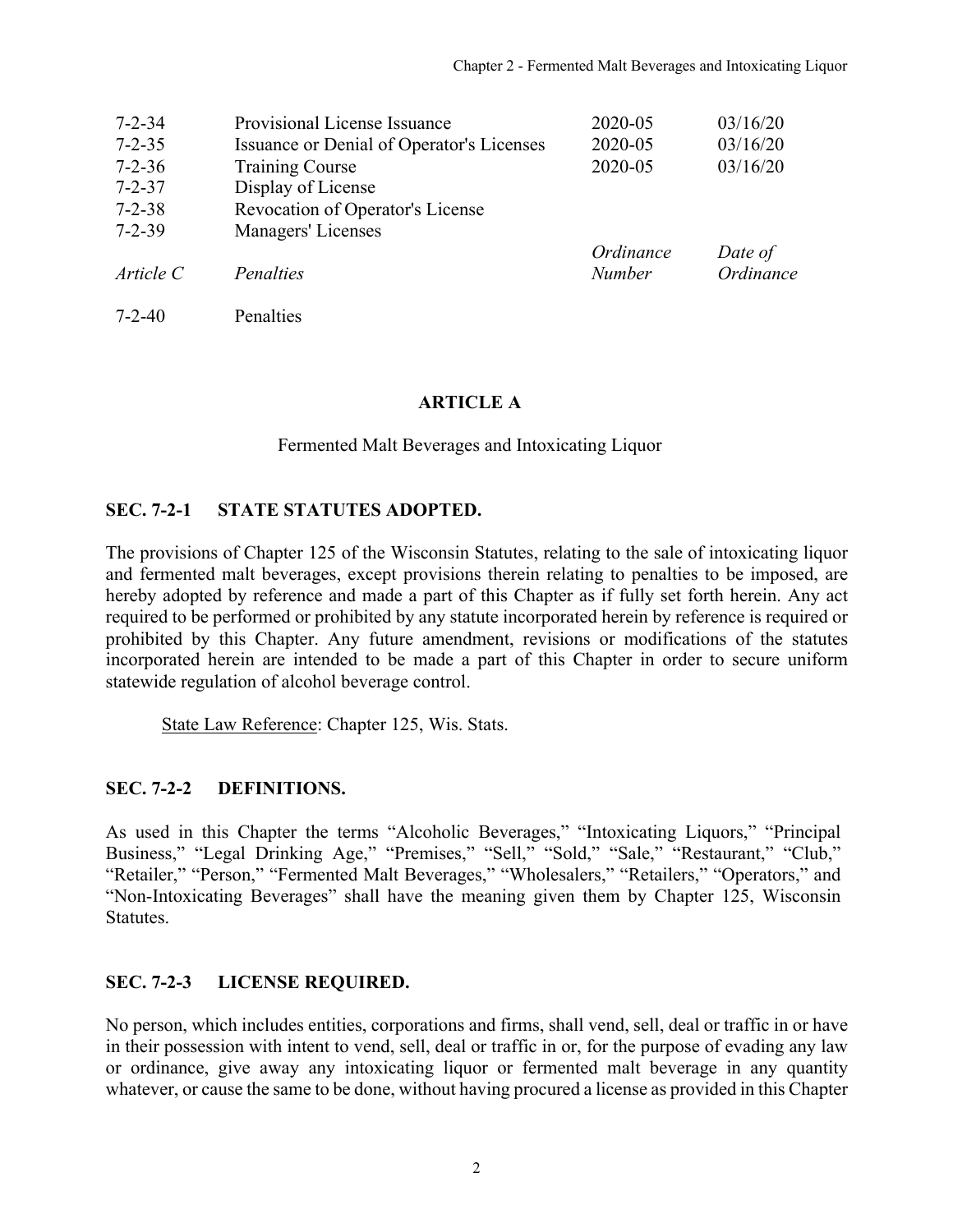<span id="page-2-0"></span>nor without complying with all the provisions of this Chapter, and all statutes and regulations applicable thereto, except as provided by Sections 125.16, 125.27, 125.28 and 125.51 of the Wisconsin Statutes.

### **SEC. 7-2-4 CLASSES OF LICENSES.**

- (a) **Retail "Class A" Intoxicating Liquor License.** A retail "Class A" intoxicating liquor license, when issued by the Village Clerk under the authority of the Village Board, shall permit its holder to sell, deal and traffic in intoxicating liquors only in original packages or containers and to be consumed off the premises so licensed.
- (b) **Retail "Class B" Intoxicating Liquor License.** A retail "Class B" intoxicating liquor license, when issued by the Village Clerk under authority of the Village Board, shall permit its holder to sell, deal and traffic in intoxicating liquors to be consumed by the glass only on the premises so licensed and in the original package or container in multiples not to exceed four (4) liters at any one (1) time, to be consumed off the premises, except that wine may be sold in the original package or otherwise m any other quantity to be consumed off the premises.
- (c) **Class "A" Fermented Malt Beverage Retailer's License.** A Class "A" retailer's fermented malt beverage license, when issued by the Village Clerk under the authority of the Village Board, shall entitle the holder thereof to possess, sell or offer for sale fermented malt beverages only for consumption away from the premises where sold and in the original packages, containers or bottles. Such license may be issued after July 1st. The license shall expire on the following June 30th.

### (d) **Class "B" Fermented Malt Beverage Retailer's License.**

- (1) License. A Class "B" fermented malt beverage retailer's license, when issued by the Village Clerk under the authority of the Village Board, shall entitle the holder thereof to possess, sell or offer for sale, fermented malt beverages, either to be consumed upon the premises where sold or away from such premises. The holder may also sell beverages containing less than one-half (1/2) of a percent of alcohol by volume, without obtaining a special license to sell such beverages. Such license may be issued after July 1st. The license shall expire on the following June 30th.
- (2) Application. Class "B" licenses may be issued to any person qualified under Sec. 125.04(5), Wis. Stats. Such licenses may not be issued to any person acting as agent for or in the employ of another except that this restriction does not apply to a hotel or restaurant which is not a part of or located on the premises of any mercantile establishment, or to a bona fide club, society or lodge that has been in existence for at least six (6) months before the date of application. A Class "B" license for a hotel, restaurant, club, society or lodge may be issued in the name of an officer who shall be personally responsible for compliance with this Chapter. Except as provided in Sec. 125.31, Wis. Stats., Class B licenses may not be issued to brewers or fermented malt beverages wholesalers.

### (e) **Temporary Class "B" Fermented Malt Beverage License.**

(1) License. As provided in Sec. 125.26(1) and (6), Wis. Stats., temporary Class "B'' fermented malt beverage licenses may be issued to bona fide clubs, to county or local fair associations or agricultural societies, to churches, lodges or societies that have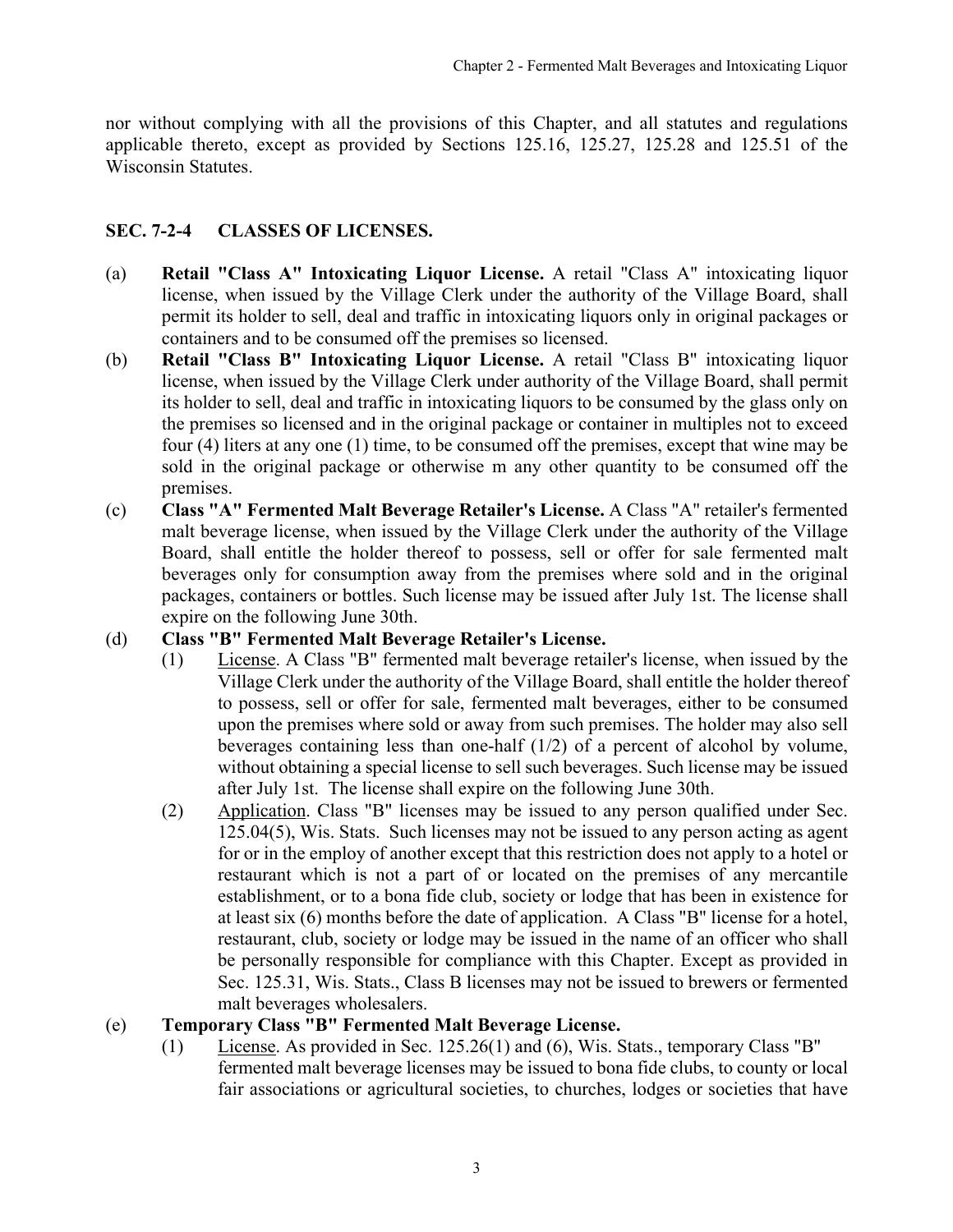been in existence for at least six (6) months before the date of application and to posts of veterans' organizations authorizing the sale of fermented malt beverages at a particular picnic or similar gathering, at a meeting of the post, or during a fair conducted by the fair association or agricultural society. A license issued to a county or district fair licenses the entire fairgrounds where the fair is being conducted and all persons engaging in retail sales of fermented malt beverages from leased stands on the fairgrounds. The county or district fair to which the license is issued may lease stands on the fairgrounds to persons who may engage in retail sales of fermented malt beverages from the stands while the fair is being held. Such license is valid for dates as approved by the Village Clerk.

(2) Application. Application for such license shall be signed by the president or corresponding officer of the society or association, making such application and shall be filed with the Village Clerk together with the appropriate license fee for each day for which the license is sought. Any person fronting for any group other than the one applied for shall, upon conviction thereof, be subject to a forfeiture of Two Hundred Dollars (\$200.00) and will be ineligible to apply for a temporary Class B license for one (1) year. The license shall specify the hours and dates of license validity. If the application is for a license to be used in a Village park, the applicant shall specify the main point of sale facility.

### (f) **Temporary "Class B" Wine License.**

- (1) License. Notwithstanding Sec. 125.68(3), Wis. Stats., temporary "Class B" licenses may be issued to bona fide clubs, to county or local fair associations or agricultural societies, to churches, lodges or societies that have been in existence for at least six (6) months before the date of application and to posts of veterans' organizations authorizing the sale of wine containing not more than six percent (6%) alcohol by volume in an original package, container or bottle or by the glass if the wine is dispensed directly from an original package, container or bottle at a particular picnic or similar gathering, at a meeting of the post, or during a fair conducted by the fair association or agricultural society. No fee may be charged to a person who, at the same time, applies for a temporary Class "B" beer license under Sec. 125.26(6), Wis. Stats., or the same event. A license issued to a county or district fair licenses the entire fairgrounds where the fair is being conducted and all persons engaging in retail sales of wine containing not more than six percent (6%) alcohol by volume from leased stands on the fairgrounds. The county or district fair to which the license is issued may lease stands on the fairgrounds to persons who may engage in retail sales of wine containing not more than six percent (6%) alcohol by volume from the stands while the fair is being held.
- (2) Application. Application for such license shall be signed by the president or corresponding officer of the society or association making such application and shall be filed with the Village Clerk together with the appropriate license fee for each day for which the license is sought. Any person fronting for any group other than the one applied for shall, upon conviction thereof, be subject to a forfeiture of Two Hundred Dollars (\$200.00) and will be ineligible to apply for a temporary Class B wine license for one (1) year. The license shall specify the hours and dates of license validity. If the application is for a license to be used in a Village park, the applicant shall specify the main point of sale facility.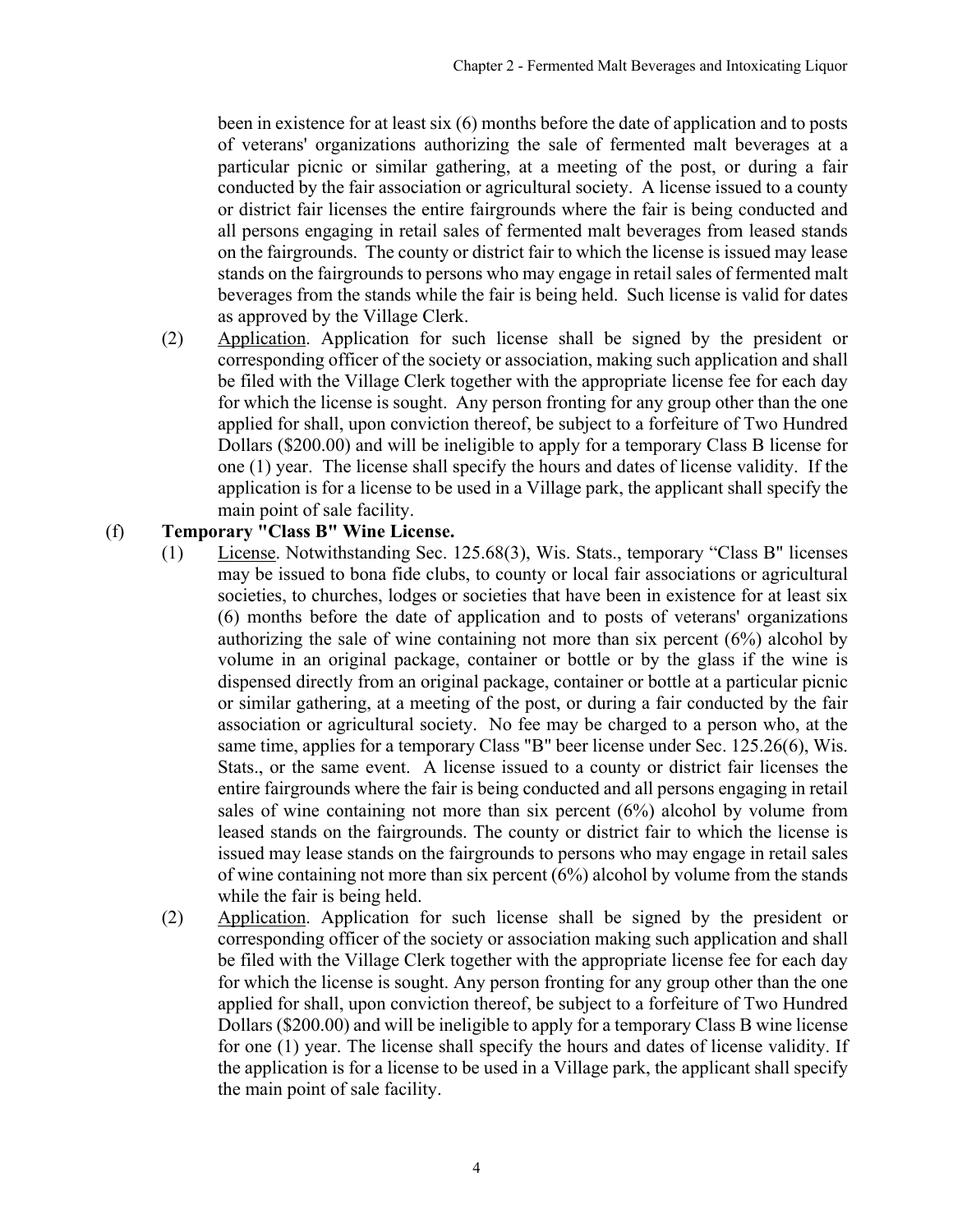<span id="page-4-0"></span>(g) **Class "E" Wholesaler's License.** A wholesaler's fermented malt beverage license, when issued by the Village Clerk under authority of the Village Board, shall entitle the holder thereof to possess, sell or offer for sale fermented malt beverages only in original packages or containers to dealers, not to be consumed in or about the premises of said wholesaler. Cross Reference: Section 7-2-17.

**SEC. 7-2-5 LICENSE FEES.**

The following license fees shall be charged for licenses issued by the Village Board for the sale of intoxicating liquors and fermented malt beverages within the Village. The annual fee for licenses shall be paid on or before the 15th day of June of each license year, excluding Retail Class B Picnic Licenses. All such fees are payable after approval of the application by the Village Board and prior to the release of the license being delivered to the licensee, with the exception of Special Class B Picnic Licenses, for which the fee shall be paid at the time application is submitted.

- (a) **Class "A" Fermented Malt Beverages Retailer's License.** The annual fee for this license shall be Fifty Dollars (\$50.00). The fee for a license for less than twelve (12) months shall be prorated according to the number of months or fraction thereof for which the license is issued.
- (b) **Class "B" Fermented Malt Beverage License.** The annual fee for this license shall be One Hundred Dollars (\$100.00). This license may be issued at any time for six (6) months in any calendar year, for which fifty percent (50%) of the applicable license fee shall be paid, but such license shall not be renewable during the calendar year in which issued. The fee for a license for less than twelve (12) months shall be prorated according to the number of months or fraction thereof for which the license is issued.
- (c) **Temporary Class "B" Fermented Malt Beverage License.** The fee for this license shall be Ten Dollars (\$10.00) per event or Fifty Dollars (\$50.00) for a club license.
- (d) **Temporary "Class B" Wine License.** The fee for this license shall be Ten Dollars (\$10.00) per event. However, there shall be no fee if the Temporary Wine License is obtained along with a Temporary Fermented Malt Beverage License.
- (e) **Fermented Malt Beverage Wholesalers' License.** The annual fee for this license shall be Twenty-five Dollars (\$25.00).
- (f) **"Class A" Intoxicating Liquor Retailer's License.** The annual fee for this license shall be \$500.00.
- (g) **"Class B" Intoxicating Liquor Retailer's License.** The annual' fee for this license shall be \$500.00.

## **SEC. 7-2-6 APPLICATION FOR LICENSE.**

## (a) **Contents.**

(1) Application for a license to sell or deal in intoxicating liquor or fermented malt beverages shall be made in writing on the form prescribed by the Wisconsin Department of Revenue and shall be sworn to by the applicant as provided by Secs. 887.01 to 887.04, Wis. Stats., and shall be filed with the Village Clerk not less than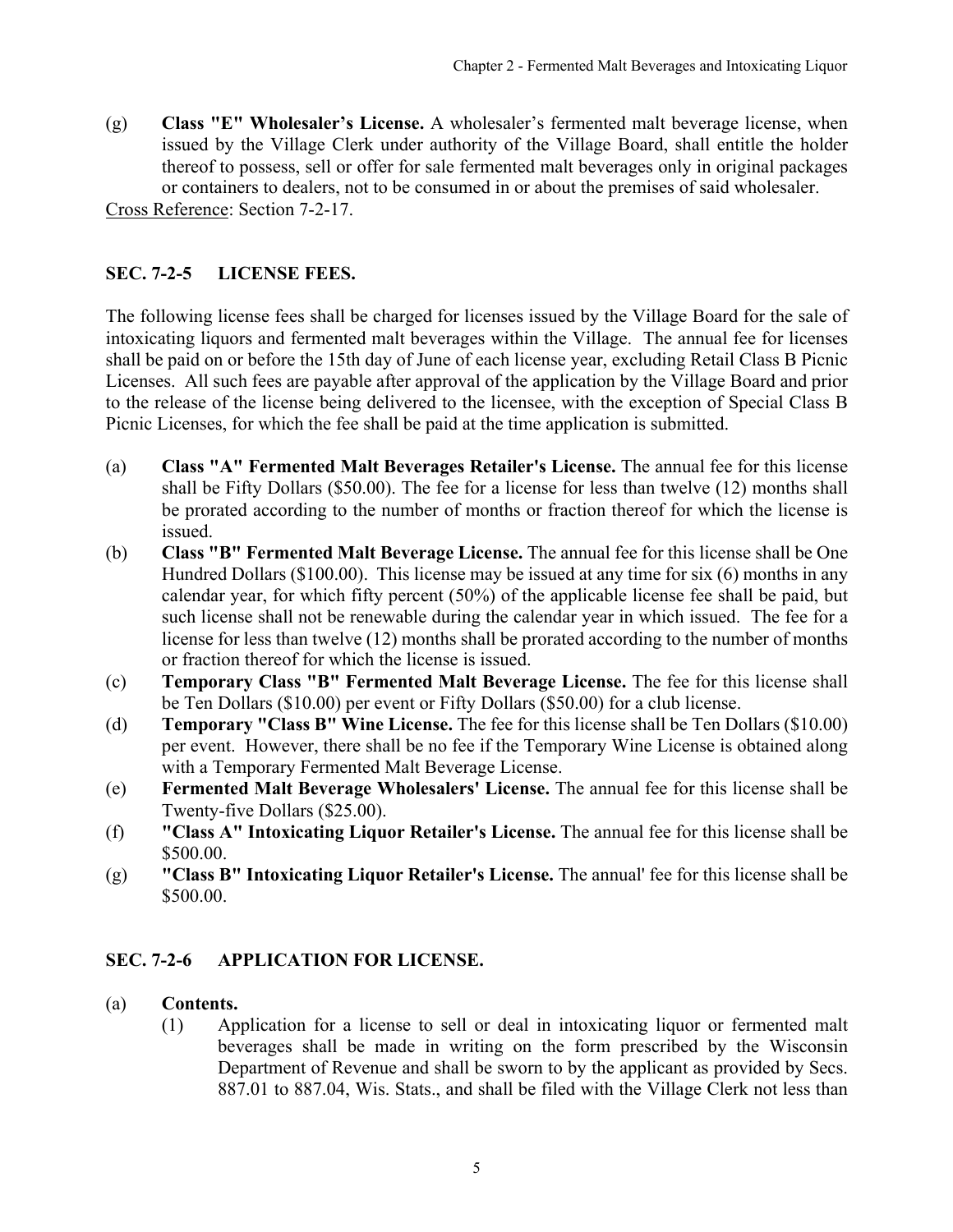fifteen (15) days prior to the granting of such license. The premises shall be physically described to include every room and storage space to be covered by the license, including all rooms not separated by a solid wall or joined by connecting entrances. The physical description shall also include any outdoor decks, patios or other outdoor areas where alcohol beverages will be sold or consumed except that the outdoor areas shall not include the parking lot servicing the establishment unless otherwise permitted under this Chapter.

- (2) The contents of each application shall contain all of the following information:
	- a. A history of the applicant relevant to the applicant's fitness to hold a license or permit.
	- b. The kind of license or permit for which the applicant is applying.
	- c. A written description of the premises where alcohol beverages will be sold or stored, including the structure, any outdoor deck, patio or areas where it is intended that alcohol will be served or consumed, and any designated pathways allowed under Sec. 7-2-7(h) of this ordinance. Diagrams of the intended licensed premises shall be submitted and the diagram of the premises (structure and outdoor areas) submitted shall become a part of the license application.
	- d. If the applicant is a corporation, the identity of the corporate officers and agent.
	- e. If the applicant is a limited liability company, the identity of the company members or managers and agent.
	- f. If the applicant is a cooperative organized under Ch. 185, Wis. Stat., the identity of the cooperative members, board of directors, and agent.
	- g**.** The applicant's trade name, if any.
	- h. Any other pertinent information required by the Village Board or Wisconsin Statutes.
- (b) **Execution of Application.** Such application shall be filed and sworn to as follows:
	- (1) By the person submitting the application if an individual;
	- (2) By the president and secretary, if the applicant is a corporation;
	- (3) By the members or the managing member, if the applicant is a limited liability company;
	- (4) By the designated signatory if the applicant is a cooperative organized under Ch. 185 of the Wisconsin Statutes.
- (c) **Publication**. The Village Clerk shall publish each application for a Class "A," Class "B," "Class A" or "Class B" license. There is no publication requirement for temporary Class "B" picnic beer licenses under Sec. 125.26, Wis. Stats., or temporary "Class B" picnic wine licenses under Sec. 125.51(10), Wis. Stats. The application shall be published once in the official Village newspaper, and the costs of publication shall be paid by the applicant at the time the application is filed, as determined under Sec. 985.08, Wis. Stats. The publication fee shall be Twenty-Five Dollars (\$25.00).
- (d) **Amending Application.** Whenever anything occurs to change any fact set out in the application of any licensee, such licensee shall file with the issuing authority a notice in writing of such change within ten (10) days after the occurrence thereof.
- (e) **Bond.** Whenever a bond is required by the Wisconsin Statutes, the same shall not be acceptable unless approved by the Village Chairperson and Village Attorney, either of whom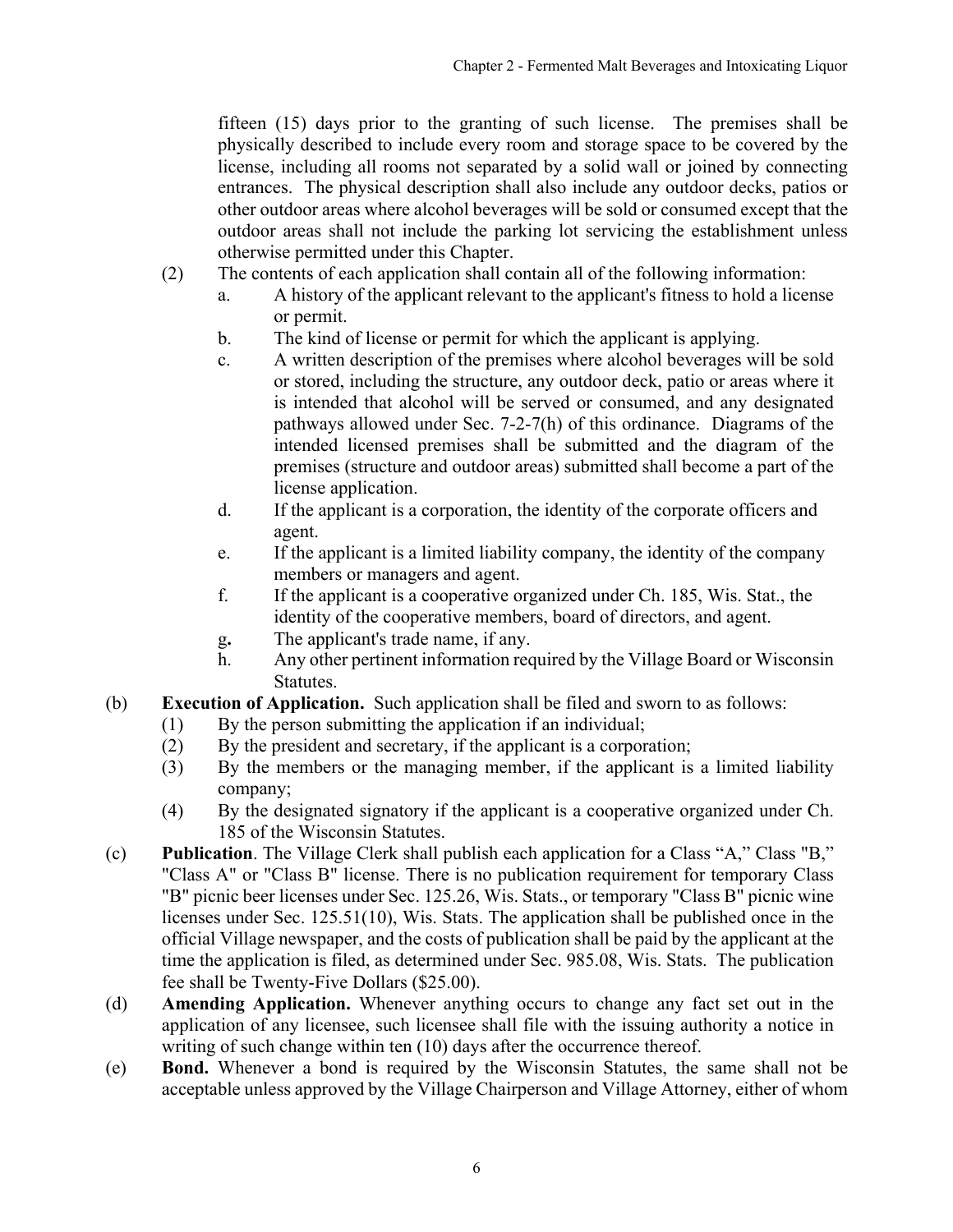may require such evidence as they deem necessary as to the eligibility and justification of the sureties.

- <span id="page-6-0"></span>(f) **Limitation as to the Number**.
	- (1) The number of Class B Intoxicating Liquor Licenses shall be the maximum allowed under Section 125.51(4), Wis. Stat.;
	- (2) The Village may utilize the annual population estimate received from the Wisconsin Department of Administration Demographic Service Center or the Bureau of Census of the United States Government in determining quotas.
- (g) **Issuance of Temporary Class "B" Fermented Malt Beverage and/or Wine Picnic Licenses by Clerk.** 
	- (1) To increase efficiency and flexibility, the Board delegates limited power to the Village Clerk to issue Temporary Class "B" Fermented Malt Beverage and/or Wine Picnic Licenses. The Clerk is hereby authorized to approve and issue such a license without Village Board approval, provided the following standards are present:
		- a. The applicant has not held a suspended license or had a revocation of license within the year prior to application;
		- b. There is no history of criminal convictions, to the Clerk's knowledge (the Clerk is authorized to verify this information);
		- c. The application has been completed to the Clerk's satisfaction;
		- d. The license fee established by the Village Board has been paid.
	- (2) In this Subsection, the term "Clerk" consistently includes the Deputy Clerk office, if one exists, in the Clerk's absence, unavailability, or because the Deputy is so authorized by the Clerk.

## **SEC. 7-2-7 QUALIFICATIONS OF APPLICANTS AND PREMISES.**

- (a) **Residence Requirements.** A retail Class "A" or Class "B" fermented malt beverage or "Class A" or "Class B" intoxicating liquor license shall be granted only to persons who are citizens of the United States and who have been residents of the State of Wisconsin continuously for at least ninety (90) days prior to the date of the application.
- (b) **Applicant to have Malt Beverage License.** No retail "Class B" intoxicating liquor license shall be issued to any person who does not have or to whom is not issued a Class "B" retailer's license to sell fermented malt beverages.
- (c) **Right to Premises.** No applicant will be considered unless he has the right to possession of the premises described in the application for the license period, by lease or by deed.
- (d) **Age of Applicant.** Licenses related to alcohol beverages shall only be granted to persons who have attained the legal drinking age.
- (e) **Entity Restrictions.**
	- (1) Corporations and Limited Liability Companies. No license or permit may be issued to any corporation or limited liability company unless that entity meets the qualifications under Sec. 125.04(a) 1. and 4. and (b), Wis. Stats., unless the agent of the entity appointed under Sec. 125.04(6) Wis. Stat., and the officers and directors, or members or managers, of the entity meet the qualifications of Sec. 125.04(a) 1. and 3. and (b), Wis. Stats., and unless the agent of the entity appointed under Sec. 125.04(6), Wis. Stat., meets the qualifications under Sec. 125.04(a) 2. and 5., Wis.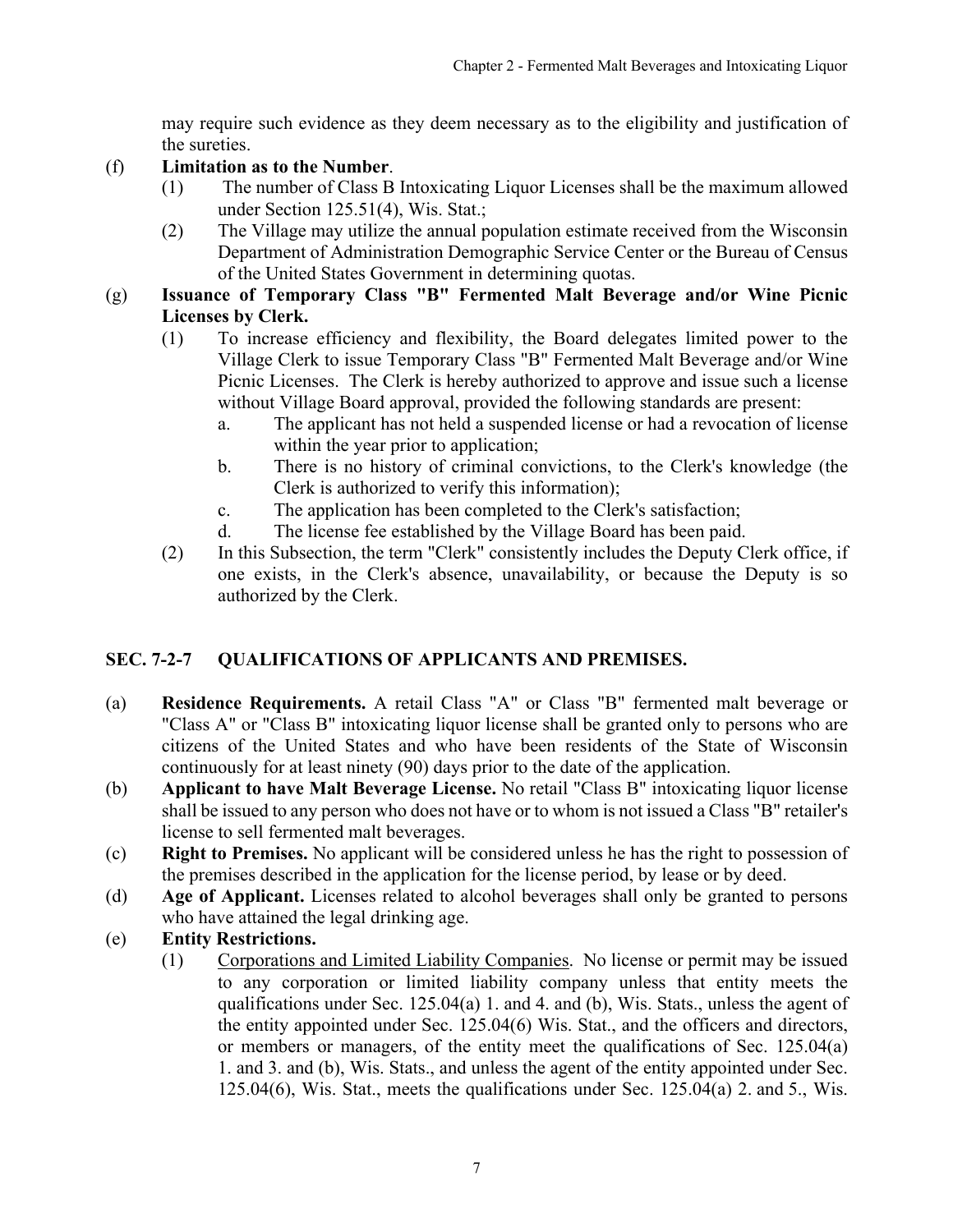Stats. The requirement that the entity meet the qualifications under Sec. 125.04(a) 1. and (b), Wis. Stats., does not apply if the entity has terminated its relationship with all of the individuals whose actions directly contributed to the conviction.

- (2) Each corporate applicant shall file with its application for such license a statement by its officers showing the names and addresses of the persons who are stockholders together with the amount of stock held by such person or persons. It shall be the duty of each corporate applicant and licensee to file with the Village Clerk a statement of transfers of stock within forty-eight (48) hours after such transfer of stock.
- (3) Any license issued to a corporation may be revoked in the manner and under the procedure established in Sec. 125.12, Wis. Stats., when more than fifty percent (50%) of the stock interest, legal or beneficial, in such corporation is held by any person or persons not eligible for a license under this Chapter or under the state law.
- (4) Licenses to Corporations and Limited Liability Companies; Appointment of Agents.
	- a. Agent. No corporation or limited liability company organized under the laws of this state or of any other state or foreign country may be issued any alcohol beverage license or permit unless:
		- 1. The entity first appoints an agent in the manner prescribed by the authority issuing the license or permit. In addition to the qualifications under Sec. 125.04(5) and this Chapter of the Code of Ordinances, the agent must, with respect to character, record and reputation, be satisfactory to the issuing authority.
		- 2. The entity vests in the agent, by properly authorized and executed written delegation, full authority and control of the premises described in the license or permit of the entity, and of the conduct of all business on the premises relative to alcohol beverages, that the licensee or permittee could have and exercise if it were a natural person.
	- b. Successor agent. A corporation or limited liability company may cancel the appointment of an agent and appoint a successor agent to act in the agent's place, for the remainder of the license year or until another agent is appointed, as follows:
		- 1. The successor agent shall meet the same qualifications required of the first appointed agent.
		- 2. The entity shall immediately notify the issuing authority, in writing, of the appointment of the successor agent and the reason for the cancellation and new appointment.
	- c. Authority of successor. A successor agent shall have all the authority, perform all the functions and be charged with all the duties of the previous agent of the corporation or limited liability company until the next regular or special meeting of the issuing authority if a license is held. However, the license of the corporation or limited liability company shall cease to be in force if, prior to the next regular or special meeting of the issuing authority, the clerk of the licensing authority receives notice of disapproval of the successor agent by a peace officer of the municipality issuing the license.
	- d. Approval of successor. The license of the corporation or limited liability company shall not be in force after the next regular or special meeting of the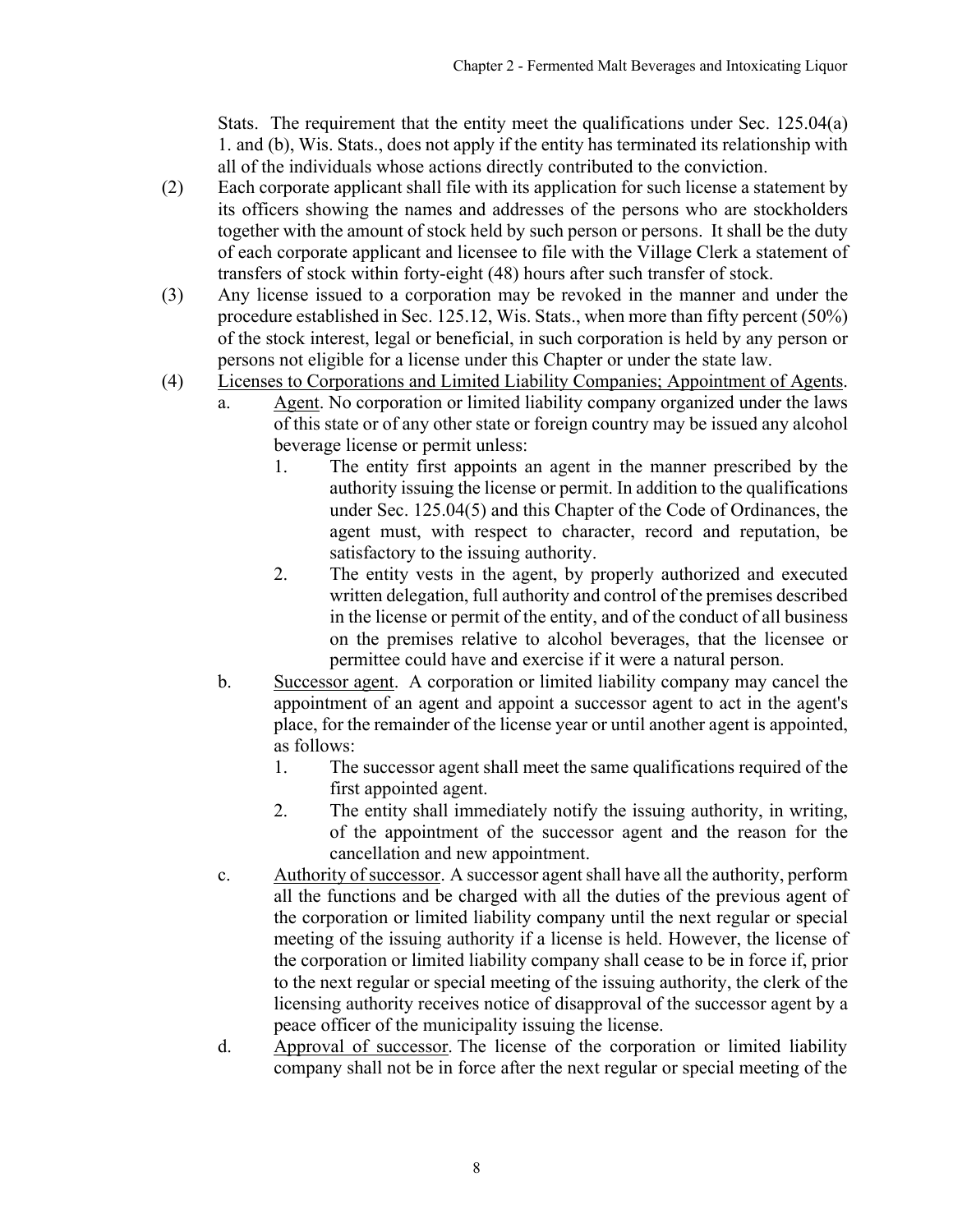licensing authority unless and until the successor agent or another qualified agent is appointed and approved by the licensing authority.

- e. Fee. The corporation or limited liability company shall, following the approval of each successor agent or another qualified agent by the licensing authority, pay to the Village a fee of \$10.
- f. Resignation. If an agent appointed under this subsection resigns, he or she shall notify in writing the corporation or limited liability company and the Village within 48 hours of the resignation.
- (f) **Sales Tax Qualification**. All applicants for retail licenses shall provide proof, as required by Sec. 77.61(11), Wis. Stats., that they are in good standing for sales tax purposes (i.e., hold a seller's permit) before they may be issued a license.
- (g) **Separate License Required for Each Place of Sale**. A separate license shall be required for each stand, place, room or enclosure or for each suite of rooms or enclosures which are in a direct connection or communication where intoxicating liquor or fermented malt beverages are kept, sold or offered for sale; and no license shall be issued to any person, firm, partnership, limited liability company, corporation or association for the purpose of possession, selling or offering for sale any intoxicating liquors or fermented malt beverages in any dwelling house, flat or residential apartment.

## (h) **Licensed Premises.**

- (1) General. Licenses issued by the Village for a premise shall be for the structure itself and may include outdoor decks, patios and areas on the same parcel of property that meet the requirements of this section. The licensed premises may include a small portion of the parking lot to allow for a designated pathway next to the structure and a portion of the parking lot for curbside pickup meeting the requirements under Subsection  $(h)(2)$  below. Any portion of the parking lot to be included as a designated pathway shall not be wider than 10 feet as measured from the structure. If the licensed premises is such that the parking lot divides the structure from an outdoor area intended to be utilized by patrons, the licensee shall designate a pathway no wider than 10 feet through the parking lot to the outdoor area. The Licensee shall provide internal directional signs providing patrons with notice of the boundary of the designated pathways. The Licensed Premises shall not include the entirety of the parking lot that services the establishment and alcohol is not allowed within parking lots unless within the designated pathway, or for curbside pickup under Subsection (h)(2) below, or otherwise allowed by the Village under a temporary special event/license. All sales of intoxicating liquors and fermented malt beverages within the Village of Caledonia shall be limited to and shall be made upon the licensed premises described within the license application and as approved and granted by the Village Board. Alcohol sales shall not occur within designated pathways located within parking lots. Trash and debris, including cigarette butts, shall not be allowed to accumulate in outdoor areas. The Licensee, and its employees and operators (bartenders), shall be responsible for policing the licensed premises including the outdoor areas at all times to ensure compliance with the Village ordinances. Specifically restricted by this Section is the sale and delivery of alcoholic beverages by food delivery services, except for curbside pickup under Subsection (h)(2) below.
- (2) Online Ordering and Curbside Pickup.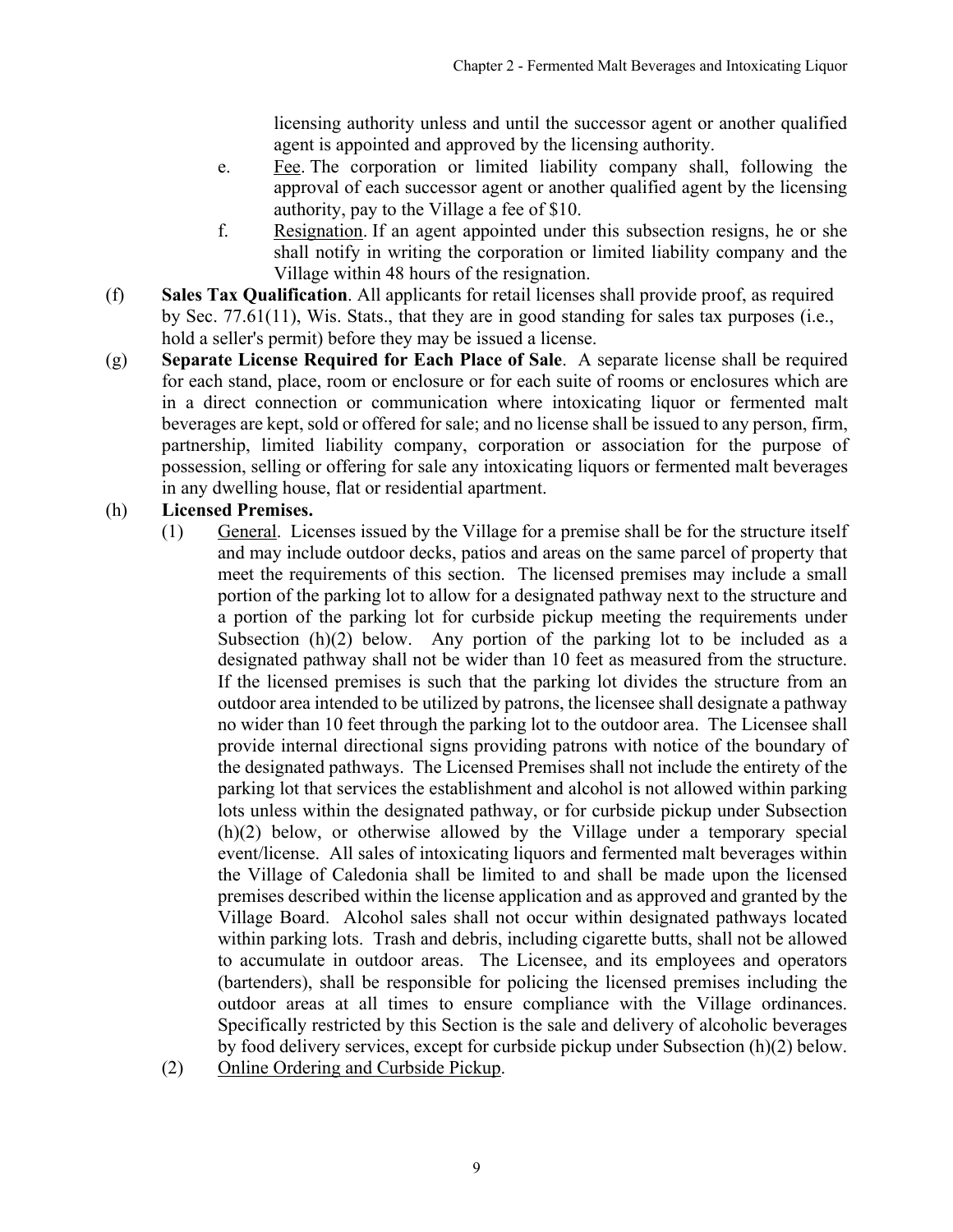- a. No Licensee shall allow online purchase of alcohol beverages and curbside delivery of such purchases ("Click and Collect"), without first including the Click and Collect area and procedure in its original application or obtaining approval of a "Change of Premises" from the Village Board, upon recommendation of the Legislative and Licensing Committee to license that portion of the licensee's parking lot that will allow vehicles to park for purposes of picking up their online order. All Click and Collect operations shall meet the requirements of this subsection.
	- 1. Click and Collect shall only be allowed for Retail "Class A" Intoxicating Liquor Licenses and Class "A" Fermented Malt Beverage Retailer's Licenses.
	- 2. The Licensee shall file a detailed operation plan with their original application or "Change of Premises" form that clearly details how their "Click and Collect" operation will function. The operation plan shall include the Licensee's protocol for assuring that underage persons and intoxicated persons do not pick up alcohol via the "Click and Collect" program.
	- 3. Failure of Licensee to provide a detailed operation plan with their original application or "Change of Premises" application shall result in the Clerk's office not forwarding the original application or "Change of Premises" form to the Legislative and Licensing for consideration.
	- 4. No establishment holding an alcohol beverage license shall allow online purchase and pick-up of alcohol beverages unless the sale is consummated on the licensed premises as follows:
		- a. Payment for the purchase must be completed on premises and may not be completed until the purchaser is at the licensed premises and has presented valid photo identification that has been verified by a licensed operator employed by the Licensee for the premises.
		- b. The sale and delivery of "Click and Collect" purchases shall
		- be made only by a licensed operator.<br>
		c. No alcohol sales are permitted if the purchaser fails to present valid photo identification showing that the purchaser is 21
		- d. The "Click and Collect" system must allow the purchase of alcohol to be denied without affecting the remainder of the purchase.
	- 5. Each "Click and Collect" transaction must capture and retain an image of the vehicle into which the order is being loaded for thirty (30) days.
	- 6. Each "Click and Collect" transaction must record and retain the following information for thirty (30) days:
		- a. The name of the purchaser.
		- b. The type of identification card presented and the number and expiration date of that identification card.
		- c. The purchaser's date of birth.
		- d. The license plate of the vehicle into which the order is being loaded.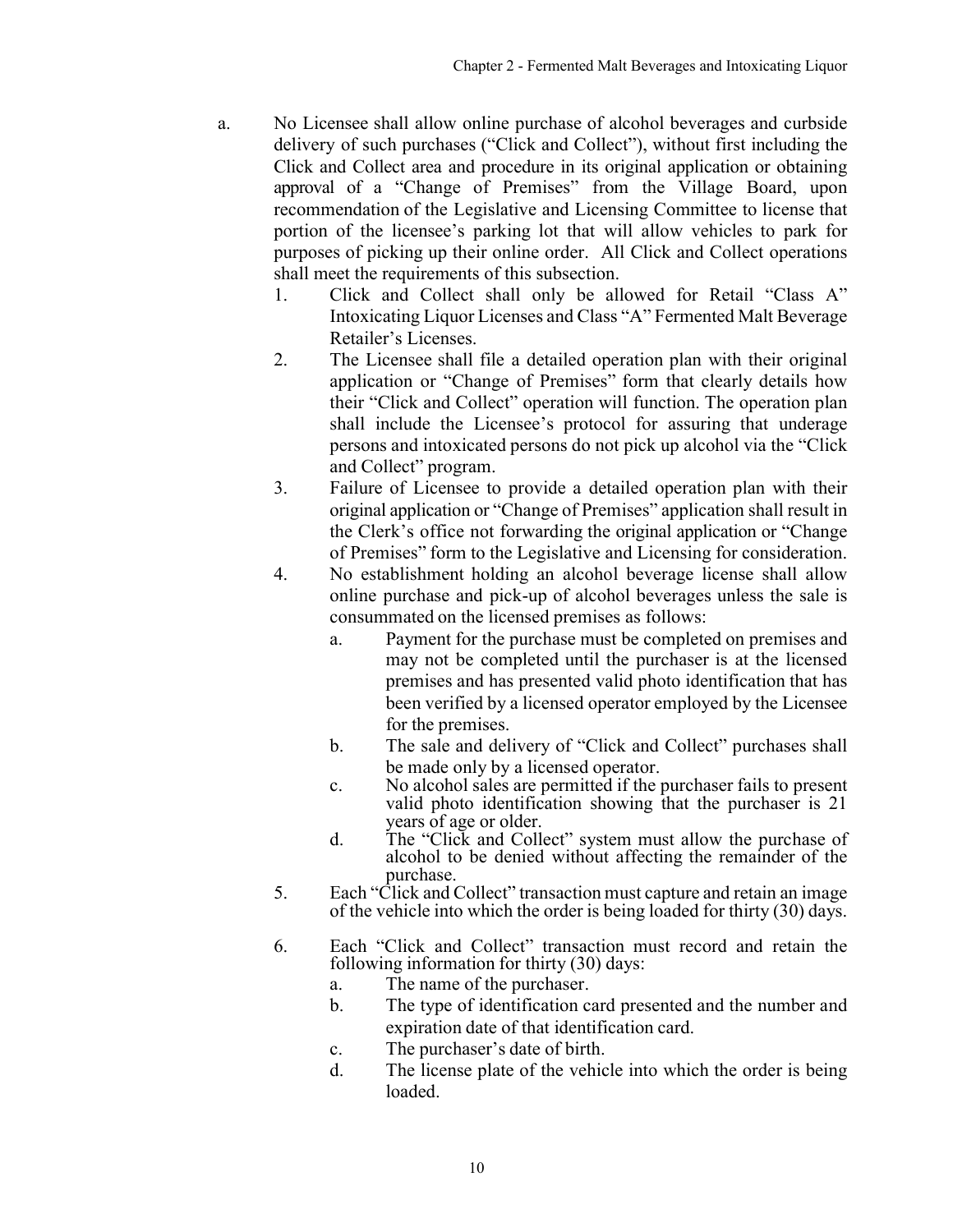- <span id="page-10-0"></span>7. Pick-up of "Click and Collect" ordersshall, at a maximum, be between the hours of 8:00 a.m. and 8:00 p.m. Licensees may reduce the hours available for pick-up between the two times.
- 8. There shall be a minimum four- (4) hour waiting period between order time and pick-up time.
- 9. If the "Click and Collect" purchaser is not the driver of the vehicle into which the order is being loaded, the licensed operator must verify that the driver is 21 years of age or older.
- 10. The licensed operator shall report to his or her manager any purchaser who shows signs of alcohol consumption, and in conjunction with the manager, shall assess sobriety for purposes of approving or denying the sale.
- 11. The pick- up area for "Click and Collect" purchases shall be clearly defined with visible markings, signs, and/or barriers.
- 12. Fee. The application fee for a Change of Premises shall be \$25.00 (Twenty-Five Dollars).
- b. Penalty. Any Licensee or person who violates any provision of this subsection shall be subject to a forfeiture of not less than \$250, nor more than \$1000 plus court costs and fees.

## (i) **Delinquent Taxes, Assessments, Etc.**

- (1) Premises. No initial or renewal alcohol beverage licenses shall be granted for any premises for which Village taxes, assessments, utility bills, refuse collection fees, sewer and water bills or other assessments or other claims to the Village are delinquent and unpaid.
- (2) Persons. No initial or renewal alcohol license shall be granted to any person:
	- a. Delinquent in payment of any taxes, utility bills, garbage collection fees, sewer and water bills, assessments or other claims owed to the Village.
	- b. Delinquent in payment of a forfeiture resulting from a violation of any ordinance of the Village.
- (j) **Previously Licensed Premises.** In the event an application is filed for an alcohol beverage license for the same premises for which a license has been issued to another person, no license shall be issued unless:
	- (1) The previously licensed person files a written agreement to surrender his or her license for the premises; or
	- (2) The Village Board is satisfied that the previously licensed person has no right to possession or control of the licensed premises.

## **SEC. 7-2-8 INVESTIGATION.**

(a) The Village Clerk shall notify the Fire Inspector, Chief of Police, Plumbing Inspector, HVAC Inspector and Building Inspector of each new application, and the Chief of Police only for renewals, and these officials shall inspect or cause to be inspected each application and the premises, together with such other investigation as shall be necessary to determine whether the applicant and the premises sought to be licensed comply with the regulations, ordinances and laws applicable thereto, including those governing sanitation in restaurants, and whether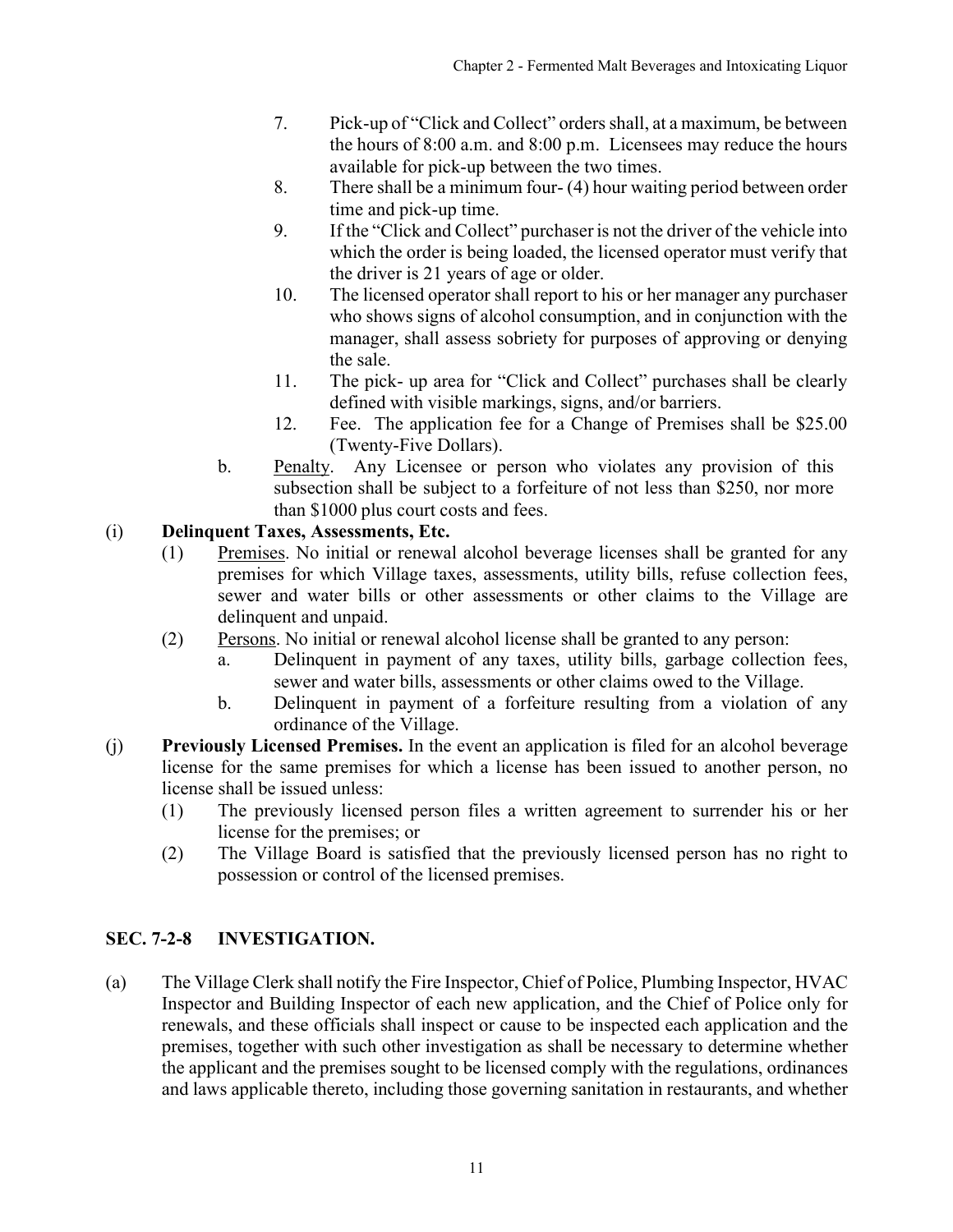<span id="page-11-0"></span>the applicant is a proper recipient of a license. The Police Department shall conduct an investigation of the applicant, including, but not limited to, requesting information from the State, surrounding municipalities, and/or any community where the applicant has previously resided concerning the applicant's arrest and conviction record. These officials shall furnish to the Village Clerk in writing, who shall forward to the Village Board, the information derived from such investigation, accompanied by a recommendation as whether a license should be granted or refused. No license shall be renewed without a reinspection of the premises and report as originally required. The applicant shall provide a copy of all permits from the local health officer necessary to operate said establishment as a part of the investigation or prior to license issuance.

(b) If the inspecting officials recommend the denial of the application, the applicant shall be notified by the Village Clerk at least fifteen (15) days prior to the Board meeting at which the application is to be considered. The notice shall set forth the bases for such recommendation and inform the applicant of the opportunity to appear before the Village Board and to provide evidence as to why the application should be approved. In addition, the applicant shall be notified that the consideration of the application may be held in closed session, pursuant to Section 19.85(1)(b) of the Wisconsin Statutes, unless the applicant requests such consideration be held in open session.

### **SEC. 7-2-9 APPROVAL OF APPLICATION.**

- (a) No license shall be granted for operation on any premises or with any equipment for which taxes, assessments, forfeitures or other financial claims of the Village are delinquent and unpaid.
- (b) No license shall be issued unless the premises conform to the sanitary, safety and health requirements of the State Building Code, and the regulations of the State Board of Health and local Board of Health applicable to restaurants. The premises must be properly lighted and ventilated, must be equipped with separate sanitary toilet and lavatory facilities equipped with running water for each sex and must conform to all Ordinances of the Village.
- (c) Consideration for the granting or denial of a license will be based on:
	- (1) Arrest and conviction record of the applicant, subject to the limitations imposed by Secs. 111.321, 111.322, and 111.335, Wis. Stats.;
	- (2) The financial responsibility of the applicant;
	- (3) The appropriateness of the location and the premises where the licensed business is to be conducted; and
	- (4) Generally, the applicant's fitness for the trust to be reposed.
- (d) An application may be denied based upon the applicant's arrest and conviction record it the applicant has been convicted of a felony (unless duly pardoned) or if the applicant has habitually been a law offender. For purposes of this licensing procedure, "habitually been a law offender" is generally considered to be an arrest or conviction of at least two (2) offenses which are substantially related to the licensed activity within the five (5) years immediately preceding the license application. Because a license is a privilege, the issuance of which is a right granted solely to the Village Board, the Village Board reserves the right to consider the severity, and facts and circumstances of the offense when making the determination to grant, deny or not renew a license. Further, the Board, at its discretion, may, based upon an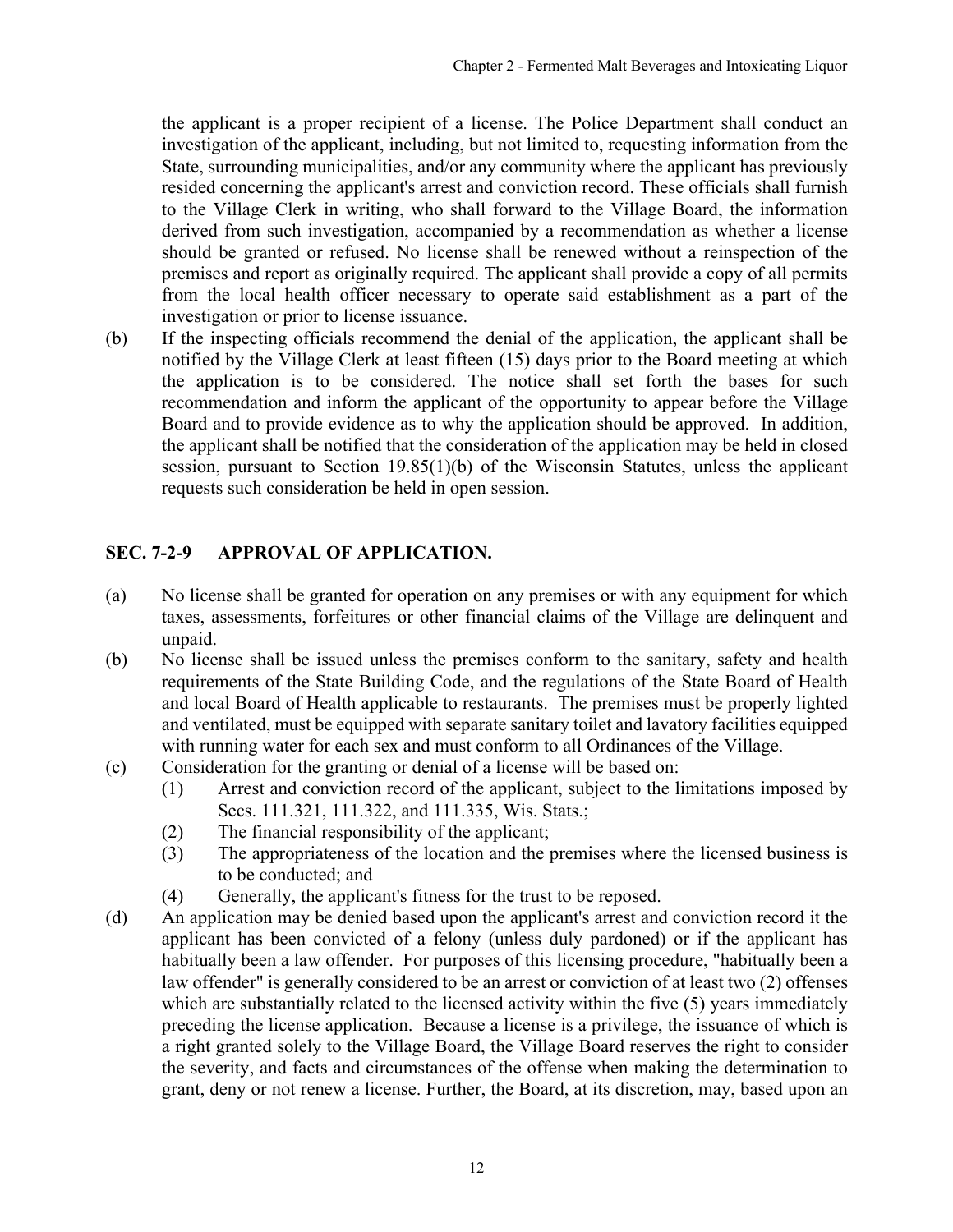<span id="page-12-0"></span>arrest or conviction record of two (2) or more offenses which are substantially related to the licensed activity within the five (5) years immediately preceding, act to suspend such license for a period of one year or more.

### **SEC. 7-2-10 GRANTING OR DENIAL OF LICENSE.**

- (a) Opportunity shall be given by the governing body to any person to be heard for or against the granting of any license. Upon the approval of the applicant by the Village Board, the Village C1erk shall issue to the applicant a license, upon payment by the applicant of the license fee to the Village Treasurer.
- (b) (1) If the Village Board denies the license, the applicant shall be notified in writing, by registered mail or personal service, of the reasons for the denial. The notice shall also inform the applicant of the opportunity to appear before the Village Board and to provide evidence as to why the denial should be reversed. In addition, the notice shall inform the applicant that the reconsideration of the application shall be held in closed session, pursuant to Sec. 19.85(1)(b), Wis. Stats., unless the applicant requests such reconsideration be held in open session and the Village Board consents to the request. Such written notice shall be mailed or served upon the applicant at least ten (10) days prior to the Village Board meeting at which the application is to be reconsidered. In the event any application for a license is denied, any fees, other than publication fees, required to be submitted with the application shall be returned to the applicant upon due demand.
	- (2) If, upon reconsideration, the Board again denies the application, the Village Clerk shall notify the applicant in writing of the reasons therefor. An applicant who is denied any license upon reconsideration of the matter may apply to Circuit Court pursuant to Section 125.12(2)(d), Wis. Stats., for review.

### **SEC. 7-2-11 TRANSFER AND LAPSE OF LICENSE.**

- (a) In accordance with the provisions of Sec. 125.04(12), Wis. Stats., a license shall be transferable from one premises to another if such transfer is first approved by the Village Board. An application for transfer shall be made on a form furnished by the Village Clerk. Proceedings for such transfer shall be had in the same form and manner as the original application. The fee for such transfer is Ten Dollars (\$10.00). Whenever a license is transferred, the Village Clerk shall forthwith notify the Wisconsin Department of Revenue of such transfer. In the event of the sale of a business or business premises of the licensee, the purchaser of such business or business premises must apply to the Village for reissuance of said license and the Village, as the licensing authority, shall in no way be bound to reissue said license to said subsequent purchaser.
- (b) Whenever the agent of an entity holder of a license is for any reason replaced, the licensee shall give the Village Clerk written notice of said replacement, the reasons therefor and the new appointment as set forth 7-2-7(e) of this Code of Ordinances. Until the next regular meeting or special meeting of the Village Board, the successor agent shall have the authority to perform the functions and be charged with the duties of the original agent. However, said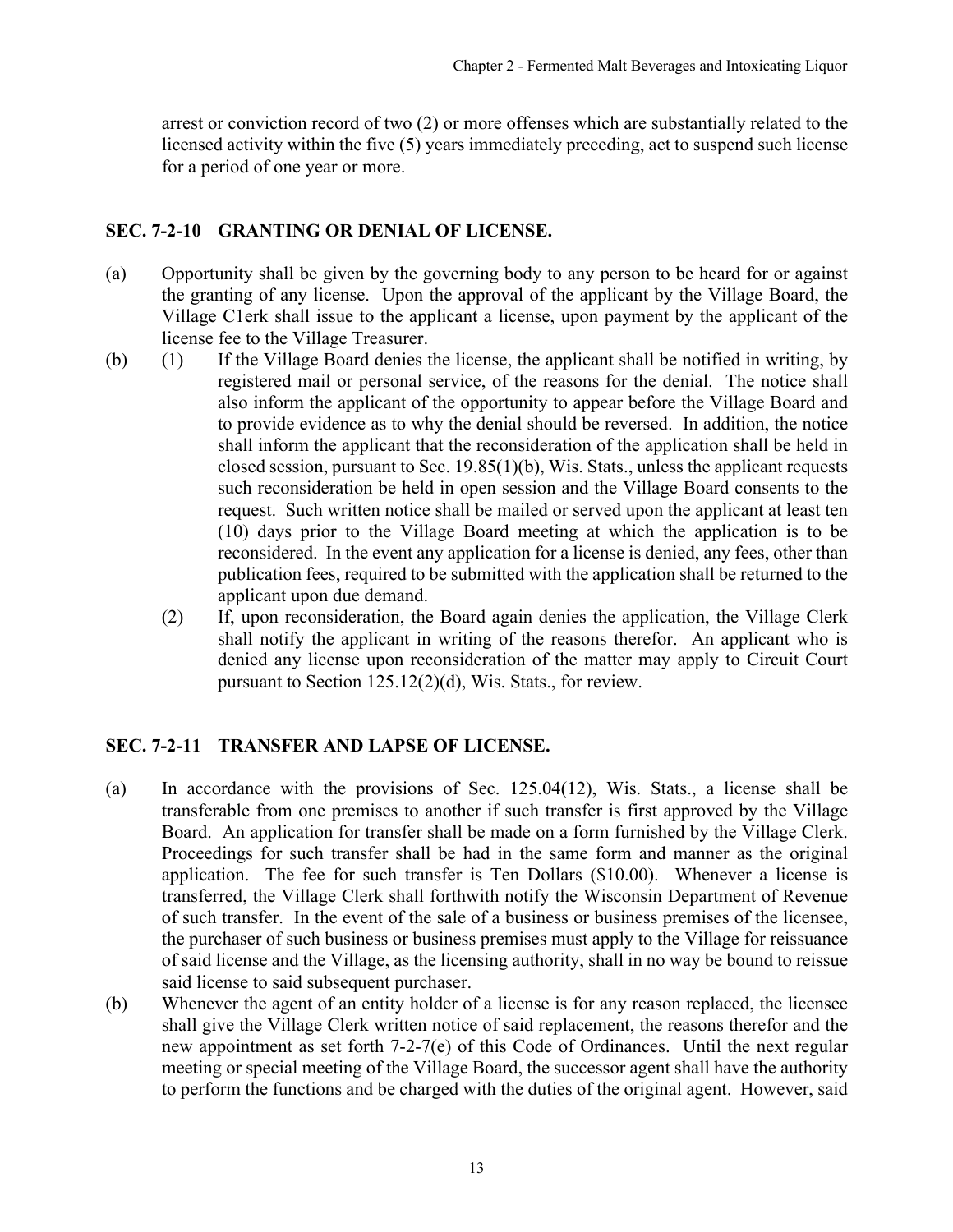<span id="page-13-0"></span>license shall cease to be in effect upon receipt by the Village Clerk of notice of disapproval of the successor agent by the Wisconsin Department of Revenue or it is determined that the successor agent does not meet the qualifications to be an agent by a peace officer of the municipality issuing the license. The entity's license shall not be in force after receipt of such notice or after a regular or special meeting of the Village Board until the successor agent or another qualified agent is appointed and approved by the Village.

### **SEC. 7-2-12 NUMBERING OF LICENSE.**

All licenses shall be numbered in the order in which they are issued and shall state clearly the specific premises for which granted, the date of issuance, the fee paid and the name of the licensee. The Village C1erk shall affix to the license his affidavit as provided by Sec. 125.04(4) of the Wisconsin Statutes.

### **SEC. 7-2-13 POSTING LICENSES; DEFACEMENT.**

- (a) Every person licensed in accordance with the provisions of this Chapter shall immediately post such license and keep the same posted while in force in a conspicuous place in the room or place where said beverages are drawn or removed for service or sale.
- (b) It shall be unlawful for any person to post such license or to be permitted to post it upon premises other than those mentioned in the application or knowingly to deface or destroy such license.

### **SEC. 7-2-14 CONDITIONS OF LICENSE.**

All retail Class "A", Class "B", "Class A" and "Class B" licenses granted hereunder shall be granted subject to the following conditions, and all other conditions of this Section, and subject to all other Ordinances and regulations of the Village applicable thereto.

- (a) **Consent to Entry.** Every applicant procuring a license thereby consents to the entry of police or other duly authorized representatives of the Village at all reasonable hours for the purpose of inspection and search, and consents to the removal from said premises of all things and articles there had in violation of Village Ordinances or state laws, and consents to the introduction of such things and articles in evidence in any prosecution that may be brought for such offenses.
- (b) **Employment of Minors.** No retail "Class B" or Class "B" licenses shall employ any underage person, as defined in the Wisconsin Statutes, but this shall not apply to hotels and restaurants. Family members may work on the licensed premises but are not permitted to sell or dispense alcoholic beverages.
- (c) **Disorderly Conduct Prohibited.** Each licensed premises shall, at all times, be conducted in an orderly manner, and no disorderly, riotous or indecent conduct shall be allowed at any time on any licensed premises.
- (d) **Licensed Operator on Premises.** There shall be upon premises operated under a "Class B" or Class "B" license, at all times, the licensee, members of the licensee's family who have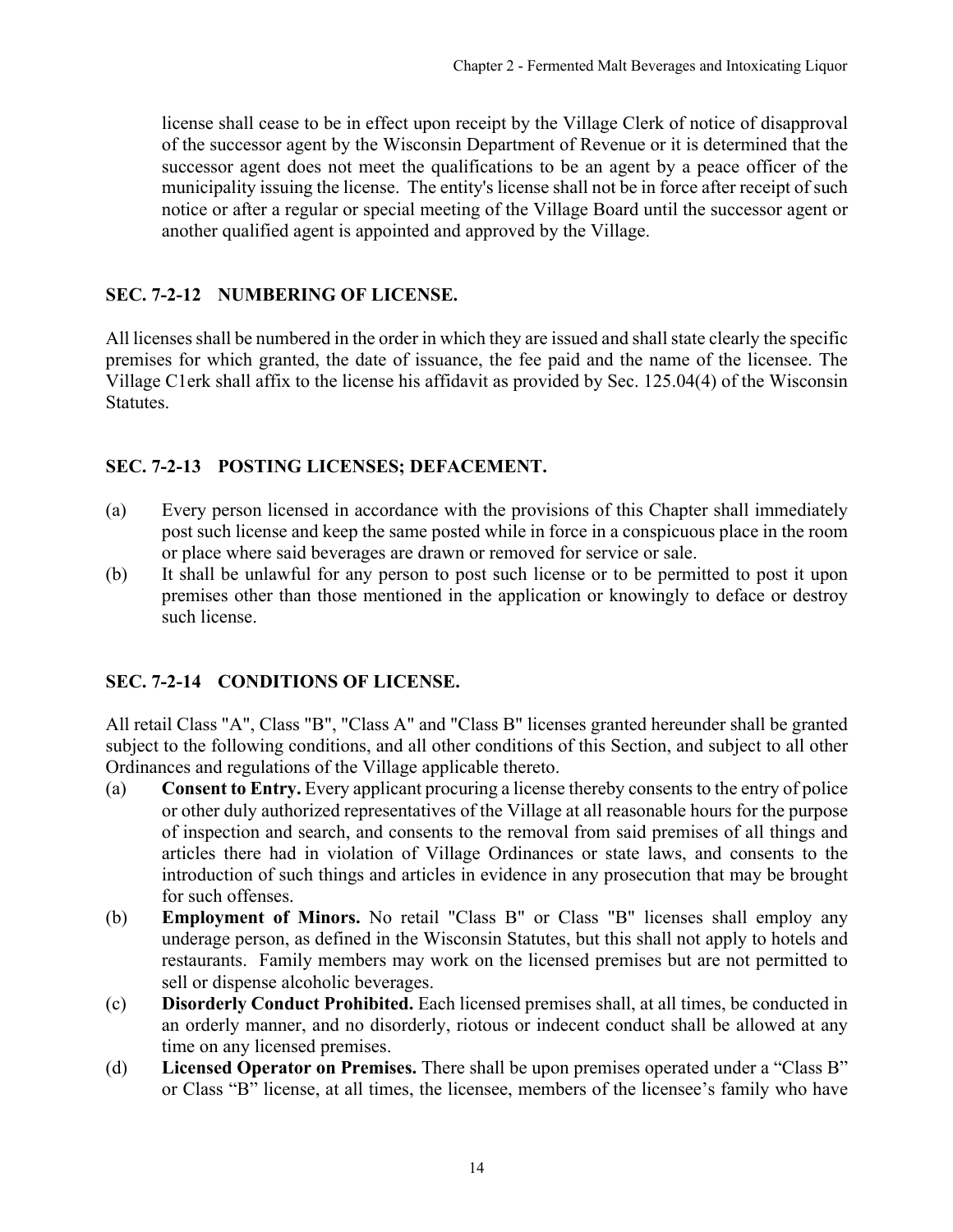attained the legal drinking age, and/or some person who shall have an operator's license and who shall be responsible for the acts of all persons serving as waiters, or in any other manner, any fermented malt beverages to customers. No person other than the licensee shall serve fermented malt beverages in any place operated under a "Class B" or Class "B" license unless he possesses an operator's license, or there is a person with an operator's license upon said premises at the time of such service.

- (e) **Health and Sanitation Regulations.** The rules and regulations of, the State Board of Health governing sanitation in restaurants shall apply to all "Class B" liquor licenses issued under this Chapter. No "Class B" license shall be issued unless the premises to be licensed conform to such rules and regulation.
- (f) **Restrictions Near Schools and Churches.** No retail Class "A," Class "B," "Class A" or "Class B" license shall be issued for premises, the main entrance of which is less than three hundred (300) feet from the main entrance of any established public school, parochial school, hospital or church. Such distance shall be measured by the shortest route along the highway from the closest point of the maintenance entrance of such school, church or hospital to the main entrance to such premises. This subsection shall not apply to premises licensed as such on June 30, 1947, nor shall it apply to any premises licensed as such prior to the occupation of real property within three hundred (300) feet thereof by any school building, hospital building or church building.
- (g) **Consumption on Premises.** All purchase of intoxicating liquor or fermented malt beverages by the glass or in open containers shall be consumed on the licensed premises where served and shall not be removed therefrom to any thoroughfare, street, alley or sidewalk unless authorized by the Village Board.
- (h) **Gambling Prohibited.** Except as authorized by state law, no gambling or game of chance of any sort shall be permitted in any form upon any premises licensed under this Chapter or the laws of the State of Wisconsin, except the Wisconsin State Lottery.
- (i) **Credit Prohibited.** No retail Class "A," Class "B," "Class A" or "Class B" liquor or fermented malt beverage licensee shall sell or offer for sale any alcohol beverage to any person or persons by extending credit, except hotel credit extended to a resident guest or a club to a bona fide member. It shall be unlawful for such licensee or permittee to sell alcohol beverages to any person on a passbook or store order or to receive from any person any goods, ware, merchandise or other articles in exchange for alcohol beverages.
- (j) **Licensee or Permittee Responsible for Acts of Help.** A violation of this Chapter by a duly authorized agent or employee of a licensee or permittee under this Chapter shall constitute a violation by the licensee or permittee. Whenever any licensee or permittee under this Chapter shall violate any portion of this Chapter, proceedings for the suspension or revocation of the license or permit of the holder thereof may be instituted in the manner prescribed in this Chapter.
- (k) **Operational Telephone Required.** All premises located within the Village which are licensed to sell alcoholic beverages shall, during hours they are open, be equipped with a functioning telephone which shall be available to the operators and/or patrons of the establishment.
- (l) **Sale to Intoxicated Person Prohibited.** No keeper of a place for the sale of intoxicating liquor may sell, vend or in any way deal or traffic in or the purposed of evading this ordinance or any law of the State of Wisconsin relating to the sale of intoxicating liquor, give away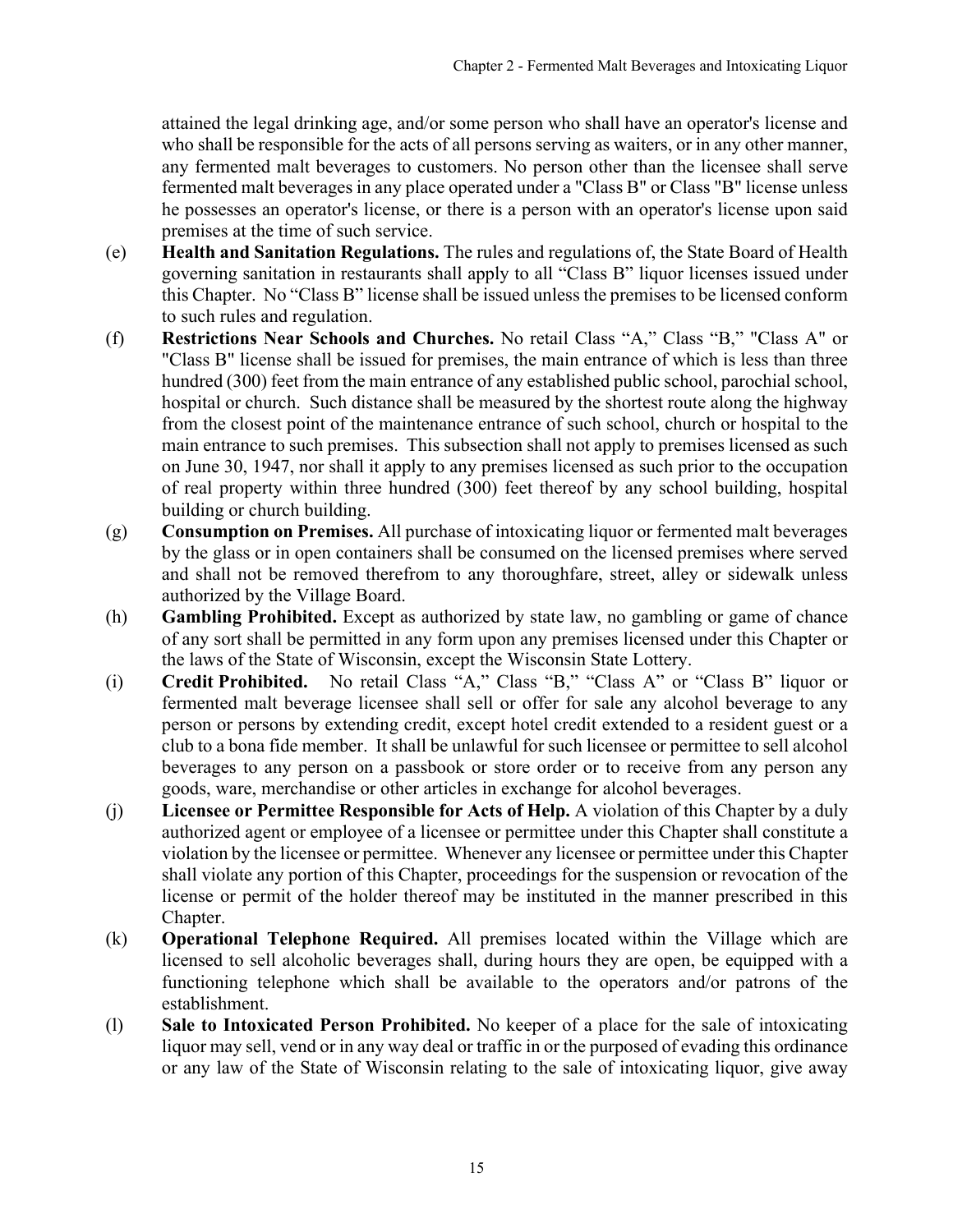intoxicating liquor in any quantity to any person intoxicated or bordering on a state of intoxication.

- <span id="page-15-0"></span>(m) **Procuring Liquor for Persons Under the Legal Drinking Age.** No person or entity shall procure intoxicating liquor or fermented malt beverages for a person under the legal drinking age.
- (n) **Stamped Liquor.** Licensees under this Chapter shall sell or possess only properly stamped liquor, and shall not have defaced labels on empty bottles.
- (o) **Draught Beer.** The brand of draught beer indicated on a tap shall conform with the brand dispensed from that tap.
- (p) **Invoices.** All invoices for liquor, beer and tobacco products shall be properly maintained and be in sequence.

## **SEC. 7-2-15 CLOSING HOURS.**

Closing hours shall be established in conformance with Sec. 125.32(3) and Sec. 125.68(4), Wis. Stats., and further restricted as follows:

- (a) **Class "B" Licenses.**
	- (1) No premises for which a retail "Class B" liquor or Class "B" fermented malt beverage license has been issued shall be permitted to remain open for the sale of liquor or fermented malt beverages or for any other purpose between the hours of 2:00 a.m. and 6:00 a.m., Monday through Friday, and 2:30 a.m. and 6:00 a.m., Saturday and Sunday. There shall be no closing hours on January 1st.
	- (2) Hotels and restaurants, the principal business of which is the furnishing of food or lodging to patrons, bowling alleys, indoor horseshoe-pitching facilities, curling clubs, golf courses and golf clubhouses may remain open for the conduct of their regular business but shall not sell liquor or malt beverages during the closing hours of Subsection (a)(1) above.
	- (3) The licensee or permittee and one (1) employee shall be permitted to check out receipts, check the licensed premises for security and do minor cleaning. Under no circumstances shall the consumption of alcohol beverages be permitted after closing hours. Commercial janitorial service personnel shall be allowed to enter the licensed premises for the purpose of cleaning during closed hours. The premises shall be well lighted during cleanup. Prior approval must be requested and granted by the Chief of Police or his designee for any variance to the above.
	- (4) Between 12:00 midnight and 6:00 a.m., no person may sell intoxicating liquor or fermented malt beverages on Class "B" licensed premises in an original unopened package, container or bottle for consumption away from the premises.
- (b) **Class "A" Licenses.** No premises holding a Class "A" intoxicating liquor or fermented malt beverages license(s), nor the holder of a license permitting such premises or holder to sell, deal and traffic in fermented malt beverages, nor any person on such premises, whether or not such person holds an operator's license pursuant to Sec. 125.17 of the Wisconsin Statutes,

Annotation: See Colonnade Catering Corp. v. United States, 397 U.S. 72, 90 S. Ct. 774 (1970); and State v. Erickson, 101 Wis. 2d 224 (1981), for guidelines for warrantless searches of licensed premises.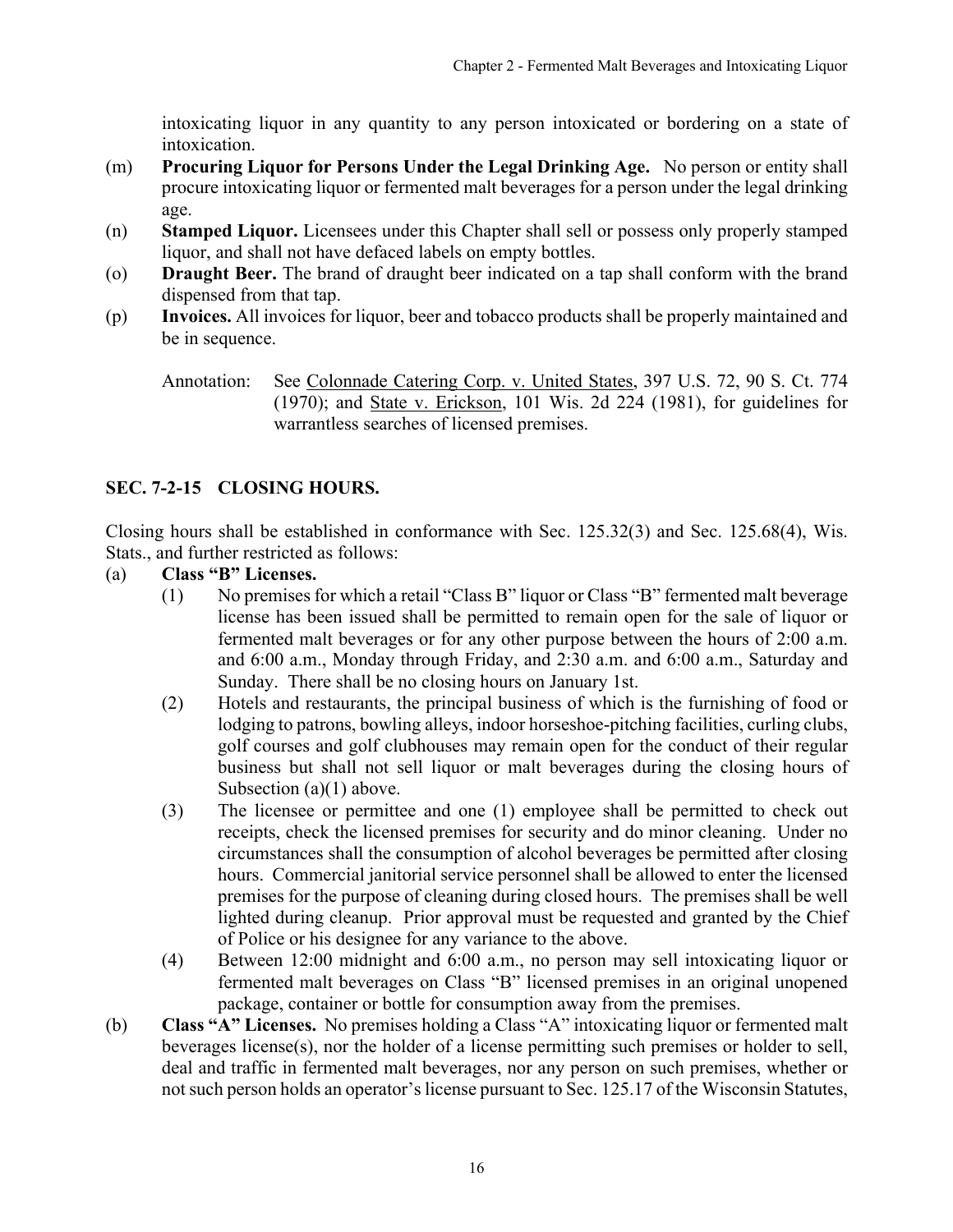<span id="page-16-0"></span>as amended, shall sell, vend, barter, exchange, offer for sale, give away, or otherwise furnish to any person any fermented malt beverages or intoxicating liquor in original packages, intending to mean aluminum/tin can, bottles, barrels or other containers in which the beverages have been delivered to the premises, and to be removed from the premises, between 12:00 midnight and 6:00 a.m.

- (c) **Wholesale License.** No premises for which a wholesale license has been issued shall be permitted to remain open for the sale of intoxicating liquors or fermented malt beverages between 5:00 p.m. and 8:00 a.m., except on Saturday, when the closing hour shall be 9:00 p.m.
- (d) **"Class A" Retailers.** No premises for which a "Class A" license or permit has been issued may remain open for the sale of intoxicating liquor between the hours of 9:00 p.m. and 6:00 a.m.

#### **SEC. 7-2-16 RESTRICTIONS ON TEMPORARY FERMENTED MALT BEVERAGE OR WINE LICENSES.**

It shall be unlawful for any person or organization on a temporary basis to sell or offer to sell any alcohol beverage upon any Village-owned property or privately-owned property within the Village of Caledonia, except through the issuance of a Temporary Class "B" Fermented Malt Beverage License or Temporary "Class B" Wine License issued by the Village Board in accordance with Wisconsin statutes and as set forth in this Section. A temporary Class "B" Fermented Malt Beverage License or Temporary "Class B" Wine License authorizing the sale and consumption of beer and/or wine on Village-owned property or privately-owned property may be authorized by the Village Board provided the following requirements are met:

- (a) **Compliance with Eligibility Standards.** The organization shall, meet the eligibility requirements of a bona fide club, association, lodge or society as set forth in Sec. 125.26(6), Wis. Stats., and shall fully comply with the requirements of this Section and Section 11-4- 1.
- (b) **Posting of Signs and Licenses.** All organizations issued a temporary license shall post in a conspicuous location at the main point of sale and at all remote points of sale a sufficient number of signs stating that no fermented malt beverage shall be served to any underage person without proper identification.
- (c) **Underage Persons Prohibited.** No underage persons as defined by the Wisconsin Statutes shall be allowed to assist in the sale of fermented malt beverages or wine at any point of sale, nor shall they be allowed to loiter or linger in the area of any point of sale.
- (d) **Licensed Operators Requirement.** A licensed operator shall be stationed at all points of sales at all times.
- (e) **Waiver.** The Village Board may waive or modify the requirements of this Section due to the physical characteristics of the licensed site.
- (f) **Insurance.** The applicant for a temporary fermented malt beverage or wine license may be required to indemnify, defend and hold the Village and its employees and agents harmless against all claims, death of any person or any damage to property caused by or resulting from the activities for which the permit is granted. As evidence of the applicant's ability to perform the conditions of the license, the applicant may be required to furnish a Certificate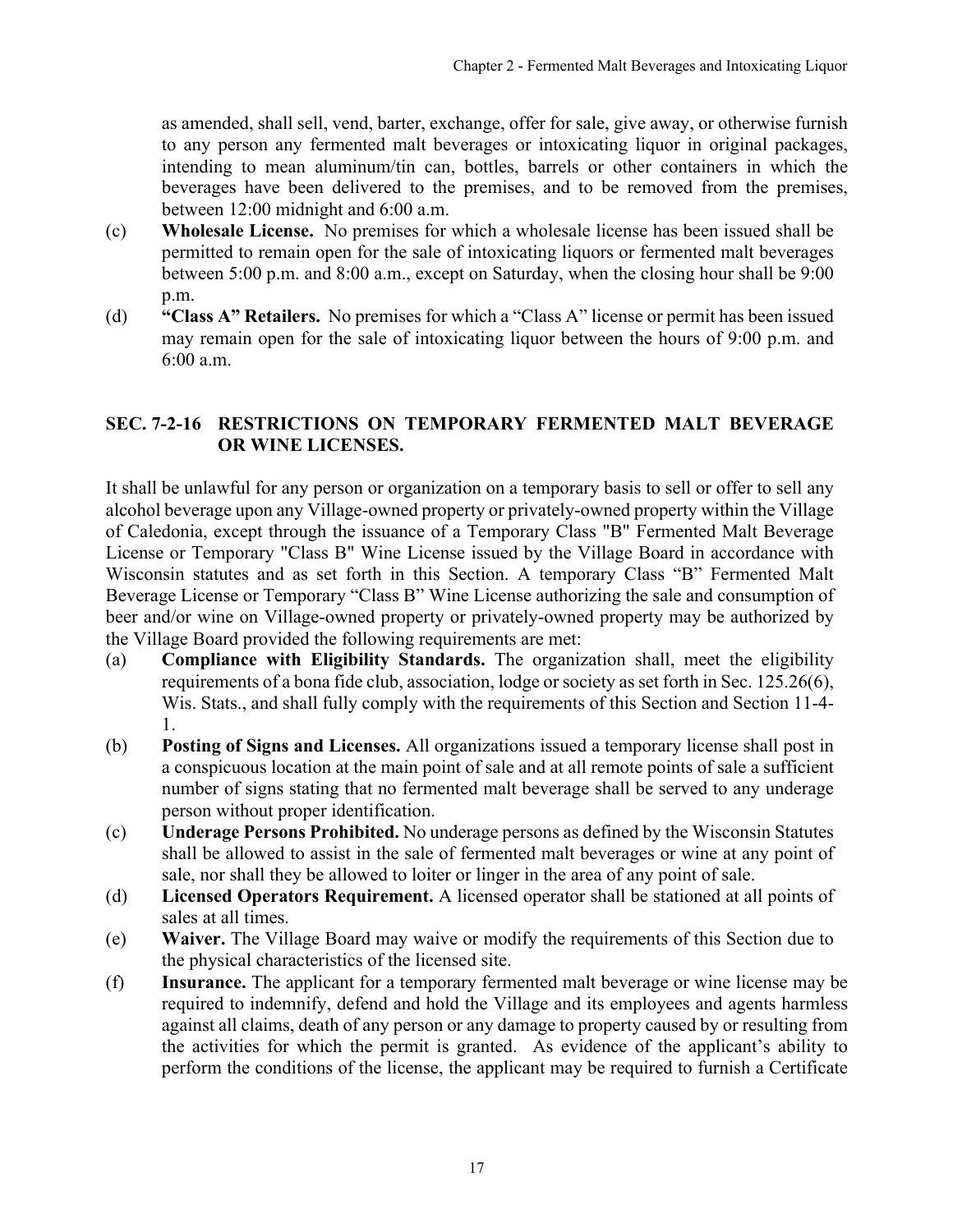<span id="page-17-0"></span>of Comprehensive General Liability insurance with the Village of Caledonia. The applicant may be required to furnish a performance bond prior to being granted the license.

Cross Reference: Section 11-4-1.

#### **SEC. 7-2-17 REVOCATION AND SUSPENSION OF LICENSES; NON-RENEWAL.**

(a) **Procedure.** Whenever the holder of any license under this Chapter violates any portion of this Chapter or Title 11, Chapter 4, of this Code of Ordinances, proceedings for the revocation of such license may be instituted in the manner and under the procedure established by this Section.

### (b) **Cancellation of Premised Licenses.**

- (1) Grounds for Cancellation for Nonuse of License. Any Class A or Class B Fermented Malt and/or Intoxicating Liquor Licenses granted under this Chapter for which the subject premises:
	- a. Is not open for business within ninety (90) days of the granting of such license; or
	- b. Is not open for business for a period of ninety (90) consecutive days or more; or
	- c. Is not open for business at least fifty percent (50%) of the days within any twelve (12) month period, either within a licensing year or overlapping two (2) licensing years.

shall be cancelled unless, after notice and hearing as provided in Subsection (2) hereof, the Village Board shall determine that good cause exists for the failure of the licensee to be open for business for periods in excess of the minimums set forth in this Subsection. If such cause is found to exist, the Village Board may set such terms as it deems appropriate to the continuation of the license with respect to minimum days of operation or a time frame within which the subject premises must open for business to avoid cancellation of the subject license(s).

- (2) Notice and Hearing. Prior to cancellation of any license, the Village Clerk shall notify the licensee in writing of the Village's intention to cancel the license for nonuse and provide the licensee with an opportunity for a hearing. Such notice shall also specify the time, place and date of the hearing, which shall be not less than fifteen (15) days after the date of the notice. Such hearing shall be conducted as provided in accordance with Section 125.12(2)(b) of the Wisconsin Statutes, or any amendments thereto.
- (c) **License Revocation or Suspension.** License revocation or suspension procedures shall be as prescribed by Chapter 125, Wis. Stats.
- (d) **Other Provisions.** Any license issued pursuant to this Chapter shall be subject to such further regulations and restrictions as may be imposed by the Village Board by amendment to this Section or by the enactment of new ordinances. If any licensee shall fail or neglect to meet the requirements imposed by such new restrictions and regulations, his license may be revoked in accordance with this Section. In case of revocation of any license or any violation of any provision of this Chapter in accordance with this Section or by the court or for any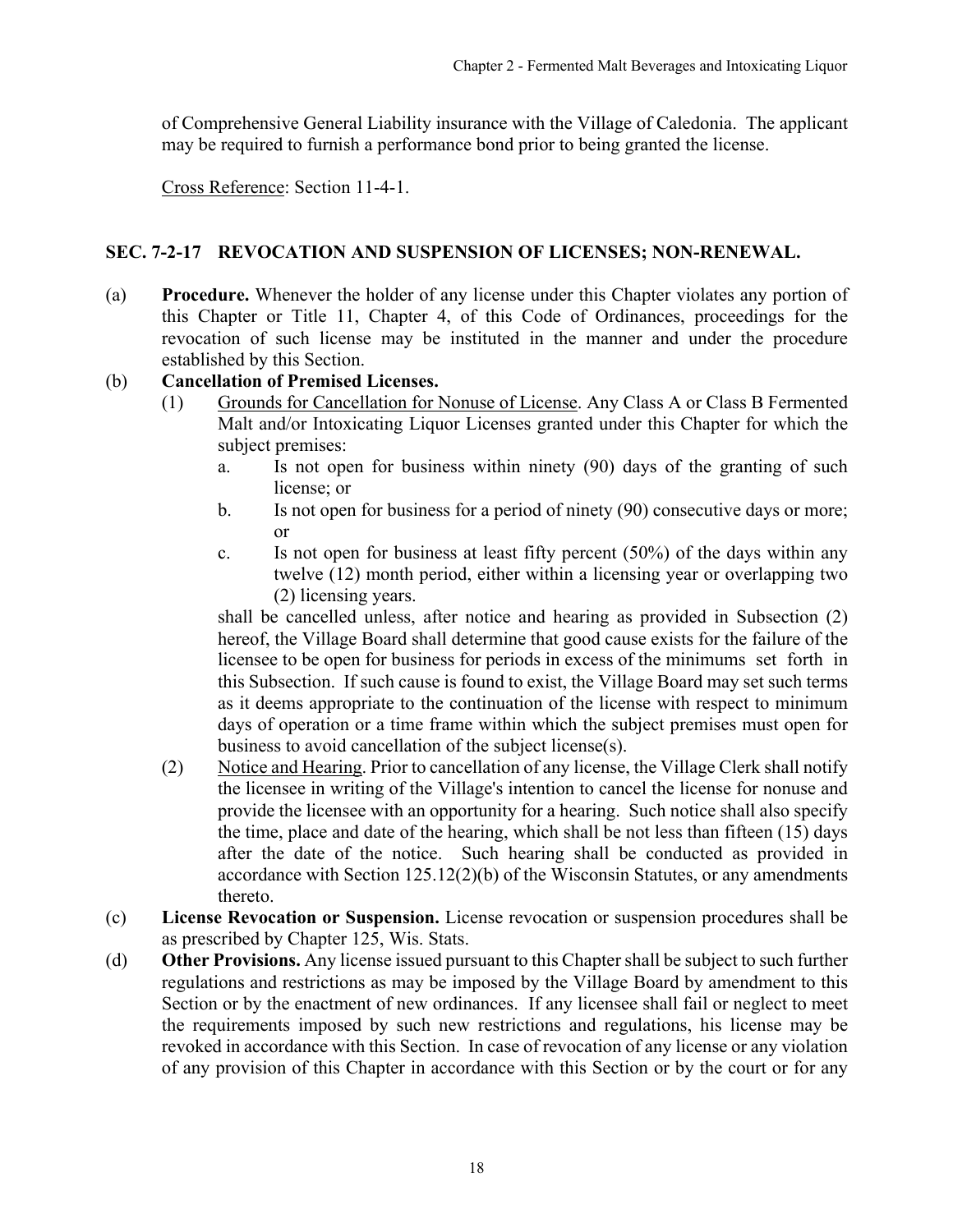<span id="page-18-0"></span>reasonable cause except the imposition of new restrictions, no refund shall be made of any part of the license fee.

### **SEC. 7-2-18 NON-ALCOHOL EVENTS FOR UNDERAGE PERSONS ON LICENSED PREMISES.**

The presence of underage persons on a licensed premises as provided under Sec. 125.07(3)(a)10, Wis. Stats., shall be subject to the following:

- (a) The licensee or agent of an entity licensee shall notify the Police Department at least fortyeight (48) hours in advance of the date of any event at which underage persons will be present on the licensed, premises. Each such non-alcohol event notice shall specify the date(s) on which the event is to occur and the time(s) of commencement. All notices shall be filed with the Police Department during normal working hours (8:00 a.m. to 5:00 p.m., Monday through Friday) and shall be given forms, prescribed by the Department. After a non-alcohol event notice has been given, the licensee may cancel an event(s) only by giving like notice to the Department in accordance with the provisions of this subsection. Regardless of the date given, all notices shall expire and be deemed cancelled no later than the date of expiration or revocation of the applicable retail Class "B" license.
- (b) During the period of any non-alcohol event a notice card prescribed by the Police Department shall be posted at all public entrances to the licensed premises notifying the general public that no alcohol beverages may be consumed, sold or given away on or carried into the licensed premises during the event. Such notice cards shall be made available by the Village to a requesting licensee.
- (c) Once a non-alcohol event has commenced, no alcohol beverages may be consumed, sold or given away on or carried into the licensed premises until the next day following the closing hours of the licensed premised.
- (d) During the period of any non-alcohol event alcohol beverages shall be stored in a locked portion of the licensed premises in a secure place out of the sight and physical reach of any patron present and shall be under the direct and immediate control and supervision of the licensee or a licensed bartender in the employ of the licensee. All beer taps and automatic dispensers of alcohol beverages ("speed guns") shall be either disconnected, disabled or made inoperable.

### **SEC. 7-2-19 THROUGH SEC. 7-2-29 RESERVED FOR FUTURE USE.**

### **ARTICLE B**

#### Operator's License

#### **SEC. 7-2-30 OPERATOR'S LICENSE REQUIRED.**

(a) **Operator's Licenses; Class "A" or Class "B" Premises.** Except as provided under Sec.  $125.32(3)(b)$  and Sec.  $125.07(3)(a)10$ , Wis. Stats., no premises operated under a Class "A"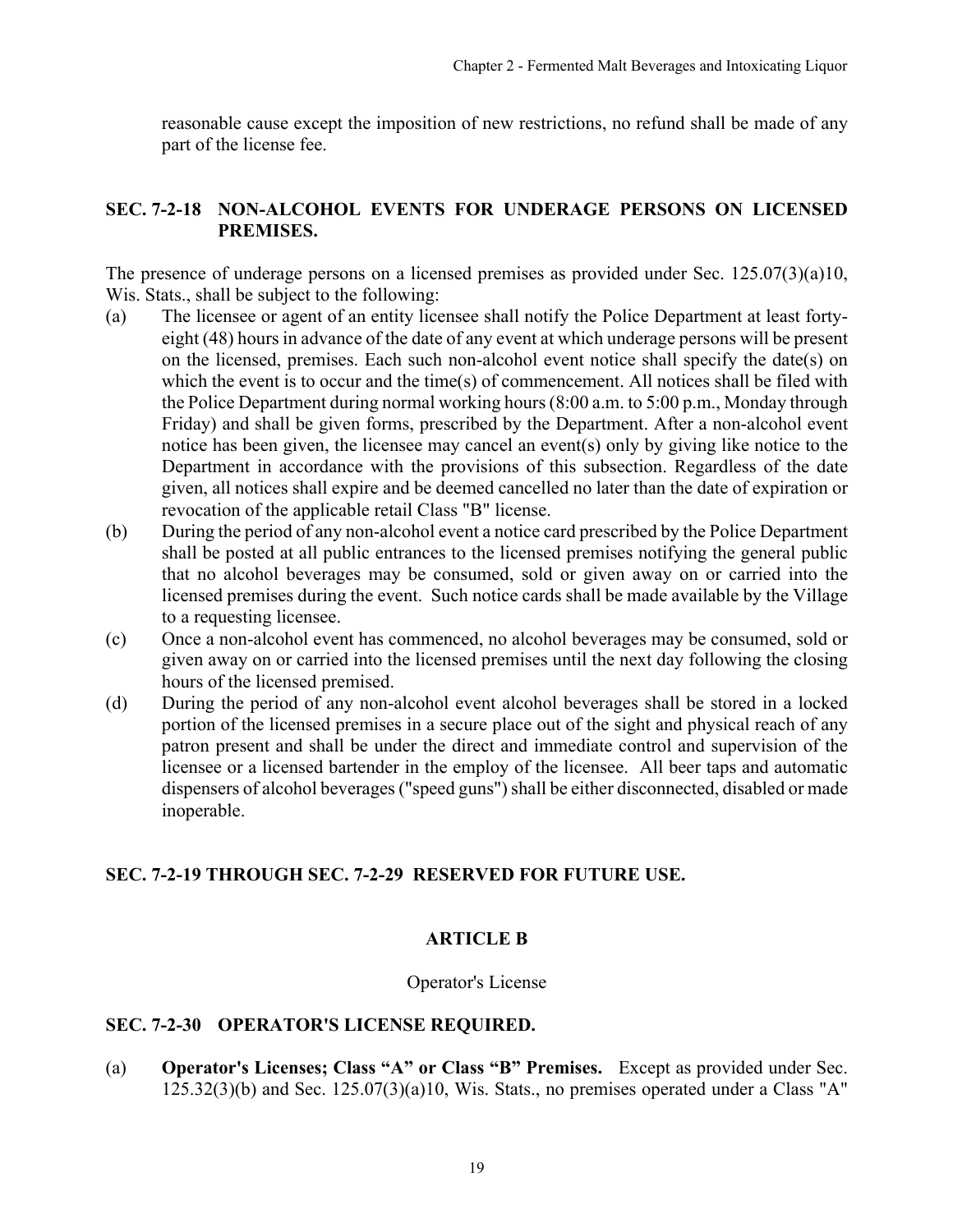<span id="page-19-0"></span>or Class "B" license or permit may be open for business unless there is upon the premises the licensee or permittee, the agent named in the license or permit if the licensee or permittee is an entity, or some person who has an operator's license and who is responsible for the acts of all persons serving any fermented malt beverages to customers. An operator's license issued in respect to a vessel under Sec. 125.27(2), Wis. Stats., is valid outside the municipality that issues it. For the purpose of this Section, any person holding a manager's license under Sec. 125.18, Wis. Stats., or any member of the licensee's or permittee's immediate family who has attained the age of eighteen (18), shall be considered the holder of an operator's license. No person, including a member of the licensee's or permittee's immediate family, other than the licensee, permittee or agent, may serve fermented malt beverages in any place operated under a Class "A" or Class "B" licensee or permit unless he or she has an operator's license or is at least eighteen (18) years of age and is under the immediate supervision of the licensee, permittee, agent or a person holding an operator's license, who is on the premises at the time of the service.

#### (b) **Use by Another Prohibited.**

- (1) No person may allow another to use his or her Class "A" or Class "B" license or permit to sell alcohol beverages.
- (2) The license or permit of a person who violates Subsection (b)(1) above shall be revoked.

State Law Reference: Secs. 125.17 and 125.32, Wis. Stats.

### **SEC. 7-2-31 PROCEDURE UPON APPLICATION.**

- (a) **Application.** The Village Clerk may issue an operator's license, which license shall be granted only upon application in writing on forms to be obtained from the Village Clerk only to persons eighteen (18) years of age or older. Operator's licenses shall be operative only within the limits of the Village.
- (b) **Investigation.** The Village Clerk shall conduct an investigation of the applicant including, but not limited to, requesting information from the state, surrounding municipalities and/or any community where the applicant has previously resided concerning the applicant's arrest and conviction record. Based upon such investigation, the Village Clerk shall either grant an application or cause the name of the applicant to be placed on the agenda of the Legislative and Licensing Committee of the Village Board for action to either grant or deny such license application if the Village Clerk determines further review of an application is necessary.

Cross-Reference: Section 7-2-5.

### **SEC. 7-2-32 DURATION.**

Licenses issued under the provisions of this Chapter shall be valid for a period of one (1) year and shall expire on the thirtieth (30th) day of June of each even year.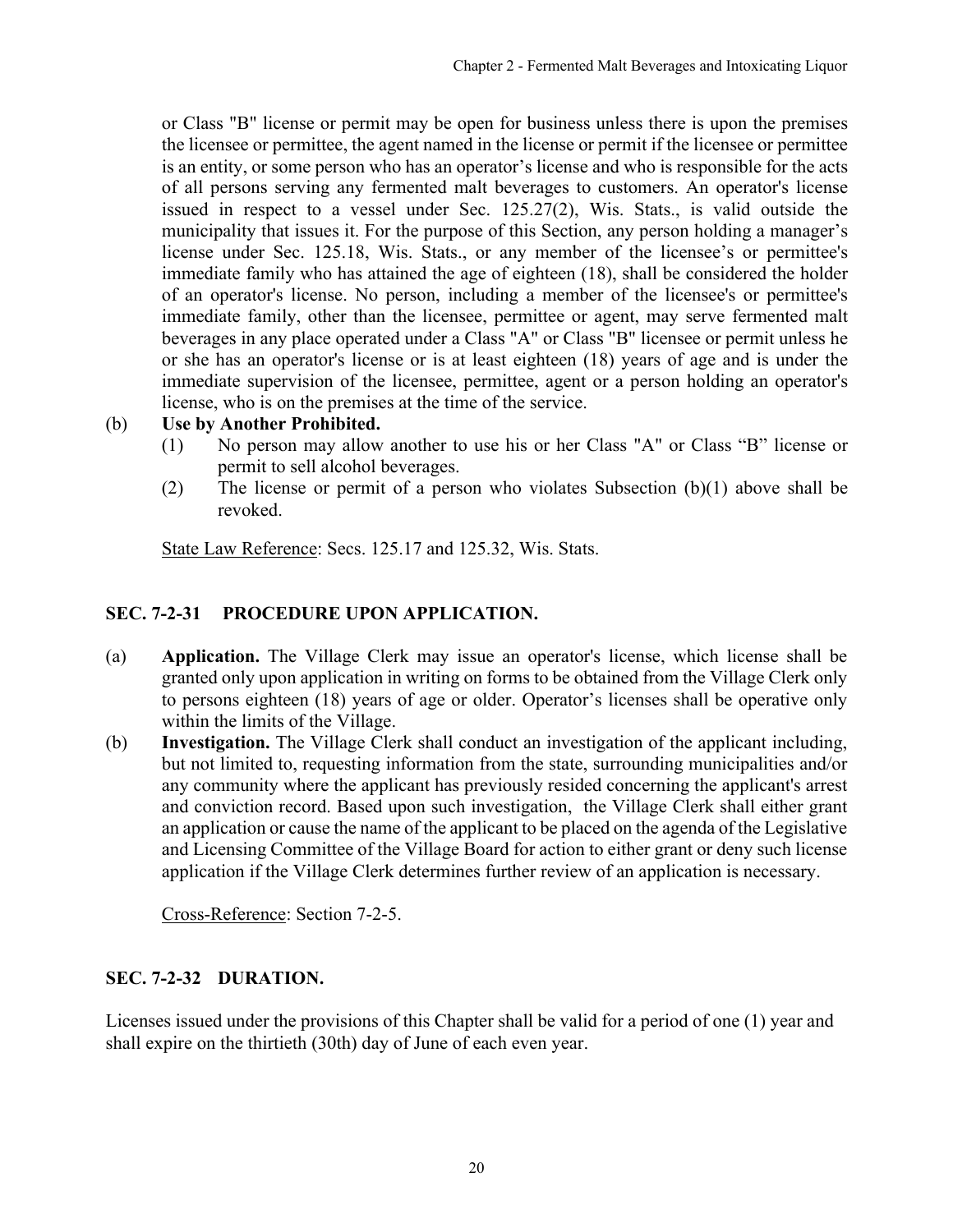### <span id="page-20-0"></span>**SEC. 7-2-33 OPERATOR'S LICENSE FEE.**

- (a) **Operator's License Fee.** A nonrefundable annual application fee of Forty Dollars (\$40.00) shall be charged for operators licenses. This fee includes the cost of performing a background check on all applicants. This fee shall be paid at the time of application.
- (b) **Temporary Operator's License Fee.** The annual fee for a temporary operator's license for operators of non-profit organizations shall be Ten Dollars (\$10.00) for the term or part thereof.

### **SEC. 7-2-34 PROVISIONAL LICENSE ISSUANCE.**

- (a) **Issuance.** The Village Clerk shall issue provisional operator's licenses in accordance with Sec. 125.17(5), Wis. Stats., provided the following conditions are met:
	- (1) A provisional operator's license may be issued only to a person who has submitted an application for an operator's license on the form provided by the Village Clerk.
	- (2) A provisional license may not be issued to any person who has been denied an operator's license by the Village previously or whose operator's license has been revoked or suspended within the preceding twelve (12) months
	- (3) The Village Clerk is provided with written verification that the applicant has completed or is enrolled in a responsible beverage server training course or comparable course as required by law.
	- (4) The provisional license fee of Ten Dollars (\$10.00) has been paid.
- (b) **Expiration.** The provisional operator s license shall expire sixty (60) days after its issuance or when an operator's license is issued to the holder, whichever occurs first.
- (c) **Revocation.** The provisional license may be revoked by the Village if it is discovered that the holder of the license made a false statement on the application.

## **SEC. 7-2-35 ISSUANCE OR DENIAL OF OPERATOR'S LICENSES.**

(a) **Issuance of Approved Licenses**. After the Village Clerk or the Legislative and Licensing Committee of the Village Board approves the granting of a new operator's license or a renewal of an operator's license, the Village Clerk shall issue the license. Such licenses shall be issued and numbered in the order they are granted and shall give the applicant's name and address and the date of the expiration of such license. The Village Clerk shall make the license available at the Village Clerk's office in the Village Hall, upon payment of the fees provided herein.

### (b) **Denial; Appeals.**

- (1) An application shall only be denied by the Legislative and Licensing Committee of the Village Board.
- (2) An application for renewal shall only be denied pursuant to the procedures as set forth in Sec. 125.12(3), Wis. Stats.
- (3) If a new application is denied by the Legislative and Licensing Committee of the Village Board, the Village Clerk shall, in writing, inform the applicant of the denial, the reasons therefore, and of the opportunity to request a reconsideration of the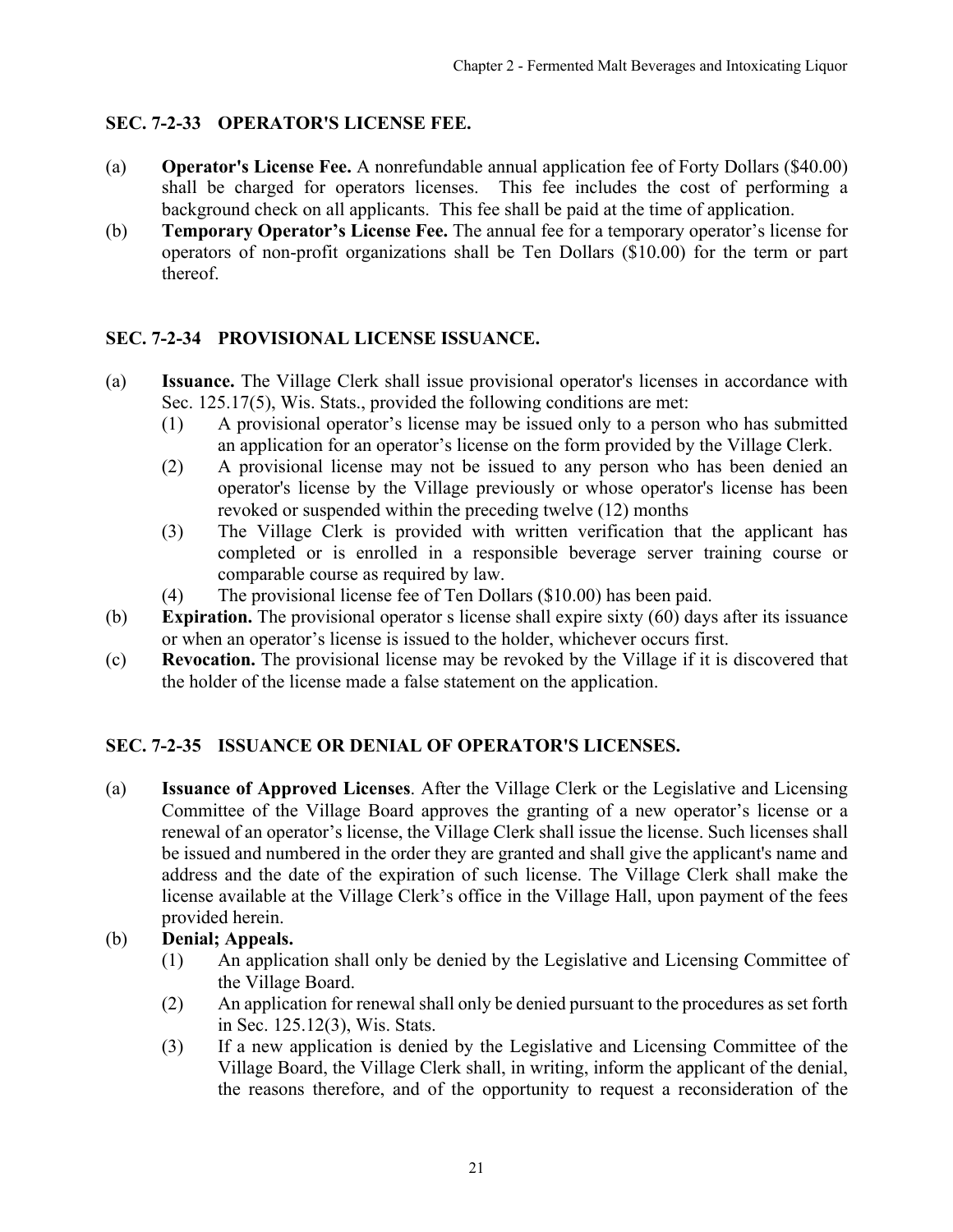<span id="page-21-0"></span>application by the Village Board in a closed session. Such notice must be sent by registered mail to, or served upon, the applicant at least ten (10) days prior to the Board's reconsideration of the matter. At such reconsideration hearing, the applicant may present evidence and testimony as to why the license should be granted. If, upon reconsideration, the Board again denies the application, the Village Clerk shall notify the applicant in writing of the reasons therefore. An applicant who is denied any license upon reconsideration of the matter may apply to Circuit Court pursuant to Sec. 125.12(2)(d), Wis. Stats., for review.

#### (c) **Basis for Granting or Denial.**

- (1) Consideration for the granting or denial of a license will be based on:
	- a. Arrest and conviction record of the applicant, subject to the limitations imposed by Secs. 111.321, 111.322, and 111.335, Wis. Stats.;
	- b. The financial responsibility of the applicant;
	- c. The appropriateness of the location and the premises where the licensed business is to be conducted; and
	- d. Violations of Chapter 125, Wis. Stats., or ordinances adopted pursuant thereto; and
	- e. Generally, the applicant's fitness for the trust to be reposed.
- (2) If a licensee is convicted of an offense substantially related to the licensed activity, the Village Board may act to revoke or suspend the license.
- (3) An application may be denied based upon the applicant's arrest and conviction record if the applicant has been convicted of a felony (unless duly pardoned) or if the applicant has habitually been a law offender. For purposes of this licensing procedure, "habitual been a law offender" is generally considered to be an arrest or conviction of at least two (2) offenses which are substantially related to the licensed activity within the five (5) years immediately preceding the license application. Because a license is a privilege, the issuance of which is a right granted solely to the Village the Village reserves the right to consider the severity, and facts and circumstances of the offense when making the determination to grant or deny a license. Further, the Village Board, at its discretion, may, based upon an arrest or conviction record of two (2) or more offenses which are substantially related to the licensed activity within the five (5) years immediately preceding, act to suspend such license for a period of one (1) year or more.

### **SEC. 7-2-36 TRAINING COURSE.**

- (a) Except as provided in Subsection (b) below, the Village Clerk or the Legislative and Licensing Committee of the Village Board may not issue an operator's license unless the applicant has successfully completed a responsible beverage server training course at any location that is offered by a vocational, technical and adult education district and that conforms to curriculum guidelines specified by the board of vocational, technical and adult education or unless the applicant fulfills one of the following requirements:
	- (1) The person is renewing an operator's license.
	- (2) Within the past two (2) years, the person held a Class "A", Class "B", "Class A" or "Class B" license or permit or a manager's or operator's license.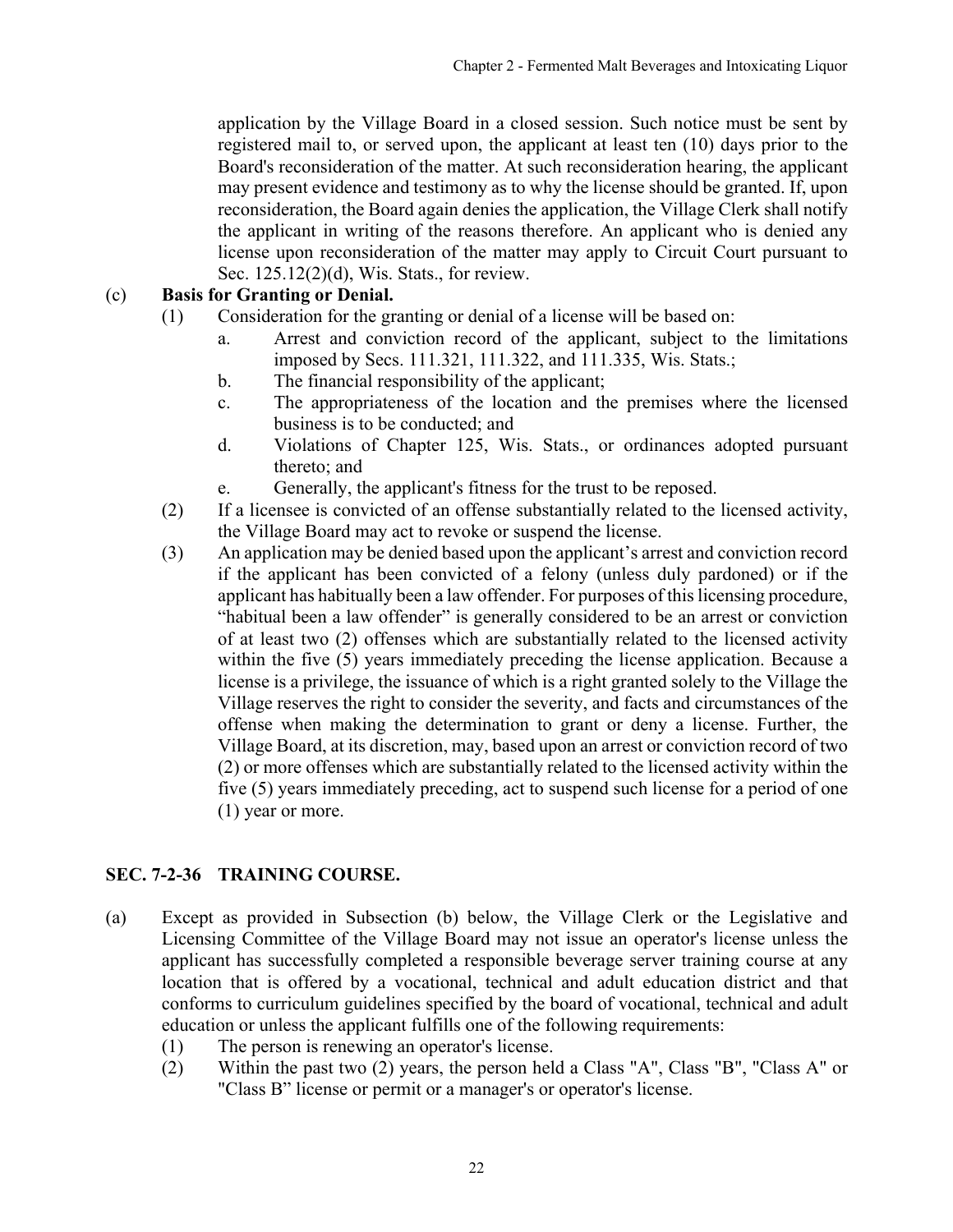- (3) Within the past two (2) years, the person has completed such a training course.
- <span id="page-22-0"></span>(b) The Village Clerk may issue a provisional operator's license to a person who is enrolled in a training course under Subsection (a) above and shall revoke that license if the applicant fails successfully to complete the course in which he or she enrolls.
- (c) The Village Clerk may not require that applicants for operators' licenses undergo training in addition to that under Subsection (a), but may require applicants to purchase, at cost, materials that deal with relevant local subjects not covered in the course under this subsection.

### **SEC. 7-2-37 DISPLAY OF LICENSE.**

Each license issued under the provisions of this Chapter shall be posted on the premises whenever the operator dispenses beverages or be in his possession, or carry a license card. A wallet size license shall be available for a Five Dollar (\$5.00) fee.

## **SEC. 7-2-38 REVOCATION OF OPERATOR'S LICENSE.**

Violation of any of the terms or provisions of the State law or of this Chapter relating to operator's licenses by any person holding such operator's license shall be cause for revocation of the license.

## **SEC. 7-2-39 MANAGERS' LICENSES.**

- (a) **Application.** A manager's license shall only be issued after a written application has been filed with the Village Clerk which states that the applicant qualifies as a manager under Secs. 125.32(1) or 125.68(1), Wis. Stats., and is otherwise qualified as a licensee under this Chapter.
- (b) **Investigation.** Prior to the issuance of a manager's license, the Police Department shall conduct an investigation as provided in Sec. 7-2-31(b).
- (c) **Issuance.** Managers licenses may be issued by the Village Board to managers of Class B premises for the sale of alcohol beverages pursuant to Sections 125.18, 125.32(1) and 125.68(1), Wis. Stats., and this Section.
- (d) **Fee.** As a prerequisite to the issuance of a manager's license, the applicant shall pay an annual fee of Twenty-five Dollars (\$25.00).
- (e) **Expiration.** A manager's license shall be valid in the Village of Caledonia for a period of one (1) year and shall expire on June 30 of each year.
- (f) **Appeal.** In the event of the denial of a manager's license, the applicant shall have the same appeal rights as provided in Section 7-2-24.